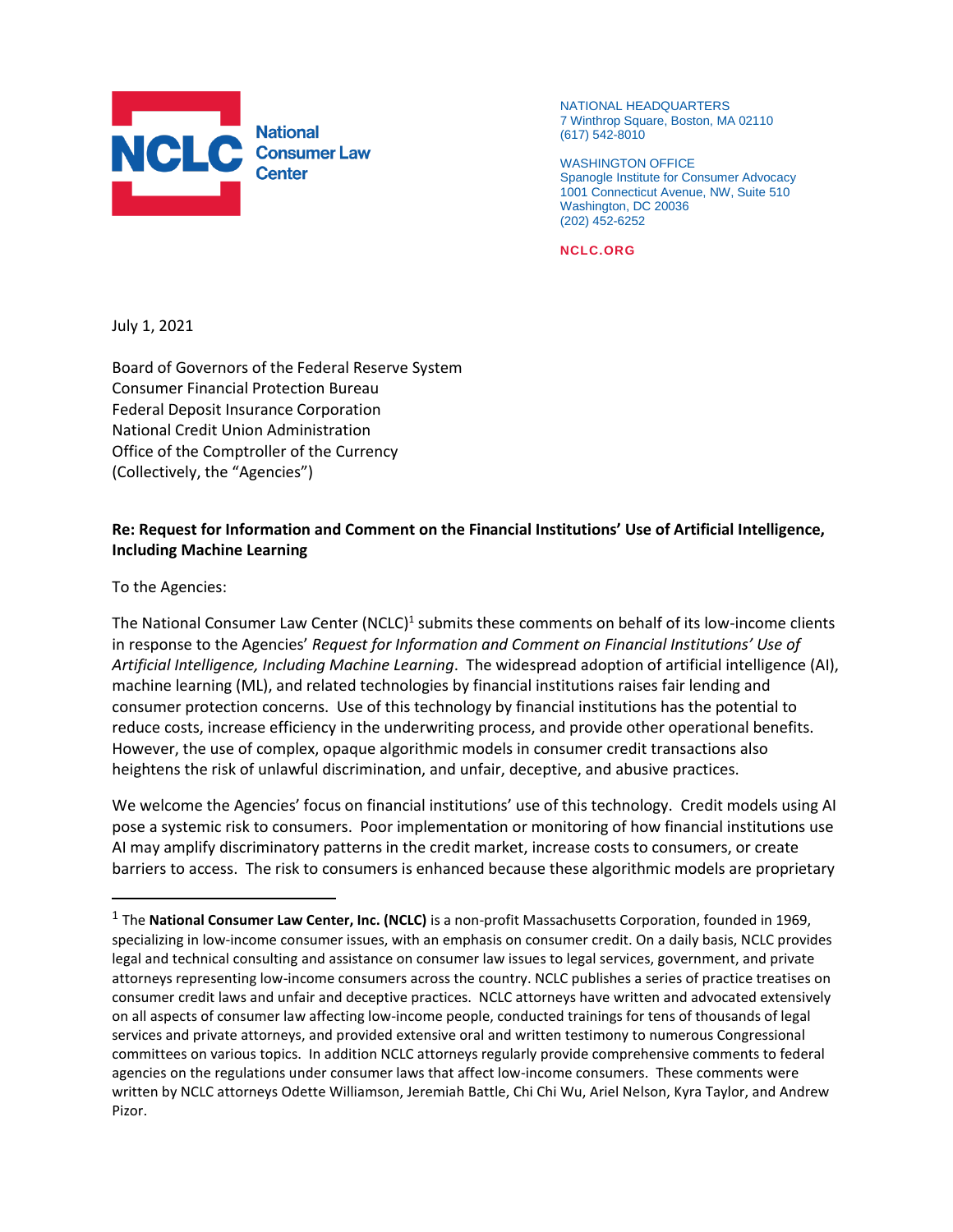and often closely guarded by the companies that develop them. This lack of transparency makes it difficult for fair lending advocates, researchers, and others to assess the impact models have on protected classes. We urge the Agencies to provide more guidance and adopt a robust process for analyzing the fair lending and consumer protection risks posed by these models.

## **I. Introduction**

# **A. What is artificial intelligence?**

The RFI did not address a basic but important level-setting question: "What do we mean by the term 'artificial intelligence?'" The RFI does not include an explanation of the term nor does it ask commenters for a definition. This is understandable given that, as noted by the White House National Science and Technology Council (NSTC), there does not appear to be a universally agreed upon definition.<sup>2</sup>

An NSTC report described how AI has been "defined loosely as a computerized system that exhibits behavior that is commonly thought of as requiring intelligence."<sup>3</sup> Similar definitions involve the concept of getting computers to do things requiring "intelligence."<sup>4</sup> But that begs the question of what does it mean to engage in a task or behavior with intelligence?

The difficulty in defining what is AI is compounded by:

- The lack of transparency as to what exactly is being used by different actors—we can't define something if we don't have enough information about it.
- The fact that the terms "artificial intelligence," "machine learning," and "algorithms" are often used interchangeably for all sorts of different applications.
- There are different "levels" of artificial intelligence—from simple chatbots that can only provide information in response to simple queries all the way to software guiding robots that will adapt to dynamic real-world environments.
- There is also a tendency to conflate alternative data, which is the actual pieces of information being used, with AI, which involves the method of analyzing and using the information.

The lack of a definition for AI is understandable, but it is also problematic. There may be incorrect assumptions that the use of AI necessarily makes a system more accurate or predictive, or that it is

<sup>2</sup> *See* National Science and Technology Council, Preparing for the Future of Artificial Intelligence, October 2016, p. 6 ("There is no single definition of AI that is universally accepted by practitioners").

<sup>3</sup> *Id.*

<sup>&</sup>lt;sup>4</sup> The consulting firm Deloitte has described AI as "concerned with getting computers to do tasks that would normally require human intelligence." https://www2.deloitte.com/se/sv/pages/technology/articles/part1 artificial-intelligence-defined.htm.

Deloitte also notes a similar description from Alan Turing, considered the father of the modern computer: "AI is the science and engineering of making intelligent machines, especially intelligent computer programs"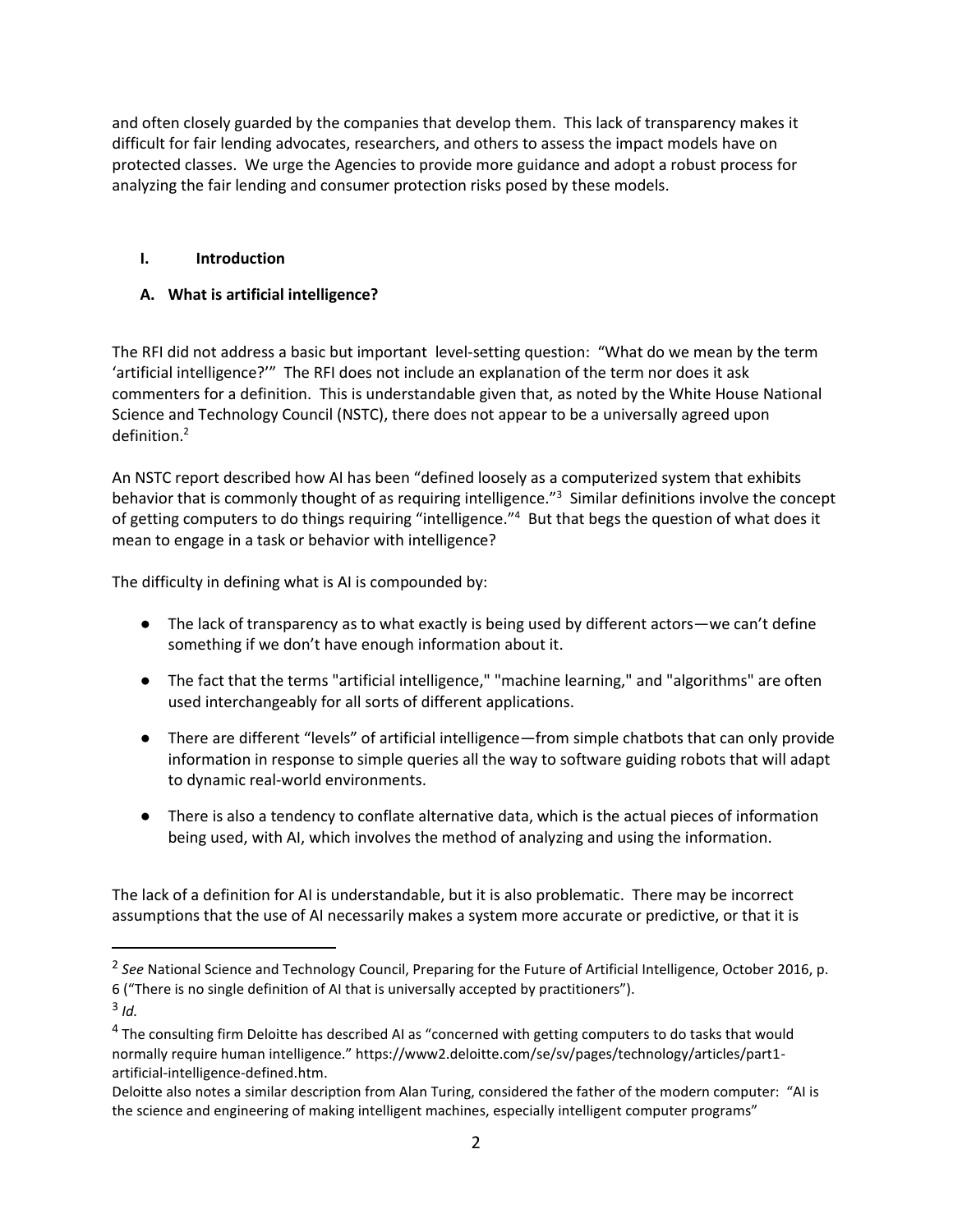unbiased and unquestionably fair. Public perception of what constitutes AI has been heavily influenced by popular entertainment culture (e.g., 2001: A Space Odyssey or Terminator) and many think of AI as incredibly human-like and sentient, which is very far from current reality. AI Blindspot has noted how the fluidity of the term intersects with the assumption that AI is more powerful than its reality:

[a]rtificial intelligence has become a catch-all category of systems that derive patterns, insights, and predictions from big datasets. While they might aspire to emulate and automate intelligent human-like judgment, most algorithms referred to as AI are in fact simple, imperfect models susceptible to making erroneous inferences.<sup>5</sup>

The lack of a definition for AI, combined with the lack of transparency, may create consumer protection issues. Since we don't know what companies actually use when they claim to employ AI, we don't know if they are making exaggerated claims to create an impression of accuracy and sophistication. For example, many consumers have experienced chatbots supposedly using AI that make nonsensical responses.

This leads to some fundamental questions about the use of AI in financial services: How do we evaluate if the AI is actually an improvement or effective for the purpose for which it is being used? Who is evaluating if an AI model is predictive or even functional? For regulated financial institutions, it would be the prudential regulator's role to examine AI used for credit underwriting and risk management—we certainly hope that the examiners will be focused on this. But we urge that examinations not be limited to those areas, and that the Agencies examine the use of AI for other purposes such as customer service, servicing, and collections. The CFPB should examine the use of AI by other non-bank supervised entities (such as mortgage and student loan servicers and debt collectors) to assess the impact on consumers especially for racial disparities.

Outside of financial services, there is a complete lack of supervision for businesses claiming to use AI, where their systems are not actually predictive or accurate. Tenant screening, discussed below, is a prime example of this problem, with possibly huge negative impacts for consumers. Consumers should be able to seek redress for such "faux" inaccurate or unpredictive AI models under, *inter alia*, the Fair Credit Reporting Act or state UDAP laws, and the Agencies should take action under applicable laws they enforce.

## B. **AI models have the potential to accelerate existing discriminatory patterns, and create systemic risks for consumers in credit and housing markets.**

Discrimination in the credit and housing markets has led to disparities in wealth, homeownership, and economic opportunity for consumers of color and a widening racial wealth gap.<sup>6</sup> Creditors discriminate at every stage of the credit transaction, including which customers they solicit for business, to whom

<sup>5</sup> AI Blindspot available at https://aiblindspot.media.mit.edu/.

<sup>6</sup> See Thomas Shapiro, Tatjana Meschede & Sam Osoro, Institute on Assets and Social Policy, *The Roots of the Widening Racial Wealth Gap: Explaining the Black-White Economic Divide* (2013), *available at* [https://drum.lib.umd.edu/bitstream/handle/1903/24590/racialwealthgapbrief.pdf;](https://drum.lib.umd.edu/bitstream/handle/1903/24590/racialwealthgapbrief.pdf) Rakesh Kochhar & Anthony Cilluffo, Pew Research Ctr., *How wealth inequality has changed in the U.S. since the Great Recession, by race, ethnicity and income*, Fact Tank (Nov. 1, 2017), [https://www.pewresearch.org/fact-tank/2017/11/01/how-wealth](https://www.pewresearch.org/fact-tank/2017/11/01/how-wealth-inequality-has-changed-in-the-u-s-since-the-great-recession-by-race-ethnicity-and-income/)[inequality-has-changed-in-the-u-s-since-the-great-recession-by-race-ethnicity-and-income/.](https://www.pewresearch.org/fact-tank/2017/11/01/how-wealth-inequality-has-changed-in-the-u-s-since-the-great-recession-by-race-ethnicity-and-income/)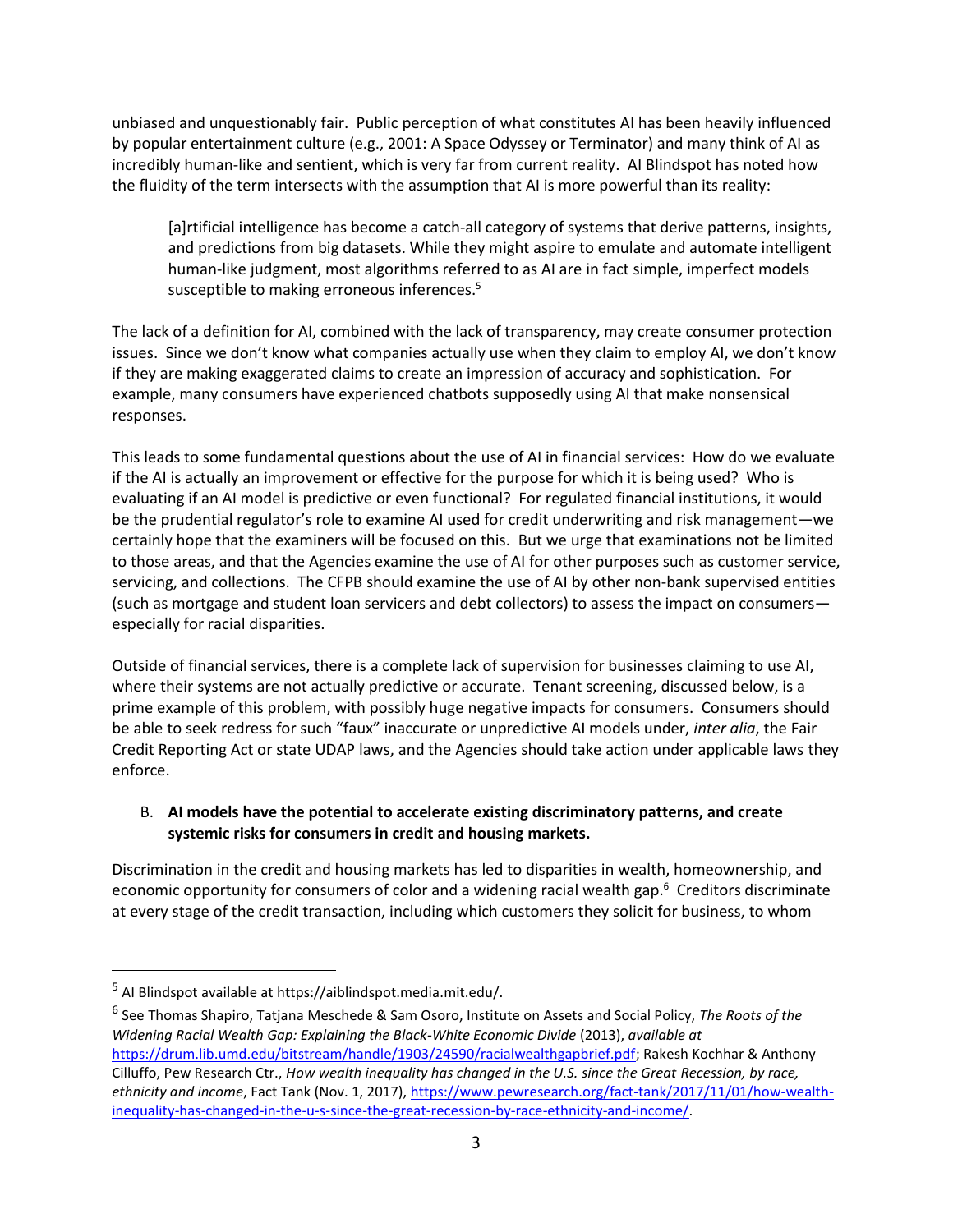they grant credit, the terms and conditions on which credit is extended, and how customers are treated in subsequent stages of the credit transaction, such as loan servicing and debt collection.

These practices are built on a foundation of government policies and programs that redlined communities, sanctioned racially exclusionary housing practices, codified discriminatory appraisal and underwriting guidelines, and otherwise denied African Americans and other consumers of color access to affordable mortgages.<sup>7</sup> Weak government regulation created dual credit markets where high-cost fringe lenders like payday lenders, auto title lenders, check cashers, and the like are heavily concentrated in Black and Latinx communities underserved by mainstream lenders.<sup>8</sup> One study in North Carolina, for example, noted that Black neighborhoods have three times as many payday loan stores per capita as white neighborhoods, a concentration that increased as the proportion of Black people in the neighborhood increased.<sup>9</sup> The use of AI by the financial industry has the potential to provide equitable access to credit for consumers of color or perpetuate and calcify historical patterns.

This history is baked into the training data used by AI models. The inclusion of alternative data, including data not typically found in credit reports issued by the nationwide consumer reporting agencies, or provided as part of a credit application, raises heightened fair lending concerns.<sup>10</sup> The industry promises that use of this data in credit underwriting will expand credit for consumers who are "credit invisible" due to a lack of history or a thin file with the traditional credit bureaus.<sup>11</sup> Leveraging new types of data and analytical techniques could potentially benefit consumers.

However, both traditional and alternative data reflect deeply ingrained structural inequalities in education, employment, housing and access to credit. Some forms of alternative data also raise additional concerns regarding accuracy, relevance and predictability, and how data used in these models could potentially worsen existing disparities. Non-financial Big Data, for example, including web browsing history, social media profile, and friends and family data may not be accurate or predictive of credit quality. An NCLC report on Big Data highlighted that information collected on consumers by four data brokers was riddled with errors.<sup>12</sup> The information was often inaccurate and incomplete and primarily gathered without the consumer's knowledge. There was no easy mechanism for consumers to dispute the accuracy of the information.

<sup>7</sup> See Richard Rothstein, *The Color of Law: A Forgotten History of How Our Government Segregated America*, 2017.

<sup>8</sup> Delvin Davis et al, Race Matters: *The Concentration of Payday Lenders in African American Communities in North Carolina*, Center for Responsible Lending (March 2005); Assaf Oron, *Easy Prey: Evidence for Race and Military Related Targeting in the Distribution of Payday Loan Branches in Washington State*, Department of Statistics, University of Washington (March 2006).

<sup>9</sup> Uriah King et al., *Race Matters: The Concentration of Payday Lenders in African American Neighborhoods in North Carolina*, Center for Responsible Lending (2005). See also Brandon Coleman and Delvin Davis, *Perfect Storm: Payday Lenders Harm Florida Consumers Despite State Law*, Center for Responsible Lending (March 2016); Li, et al., *Predatory Profiling: The Role of Race and Ethnicity in the Location of Payday Lenders in California*, Center for Responsible Lending, 2009.

<sup>&</sup>lt;sup>10</sup> See Consumer Financial Protection Bureau, Request for Information Regarding Use of Alternative Data and Modeling Techniques in the Credit Process, 82 Fed. Reg. 11183 (May 17, 2017).

<sup>11</sup> See Consumer Financial Protection Bureau, *Blog: Report on the Bureau's Building Bridge to Credit Visibility Symposium*, available at [https://www.consumerfinance.gov/about-us/blog/report-credit-visibility-symposium/.](https://www.consumerfinance.gov/about-us/blog/report-credit-visibility-symposium/)

<sup>12</sup> National Consumer Law Center, *Big Data: A Big Disappointment for Scoring Consumer Credit Risk*, at 18 (March 2014).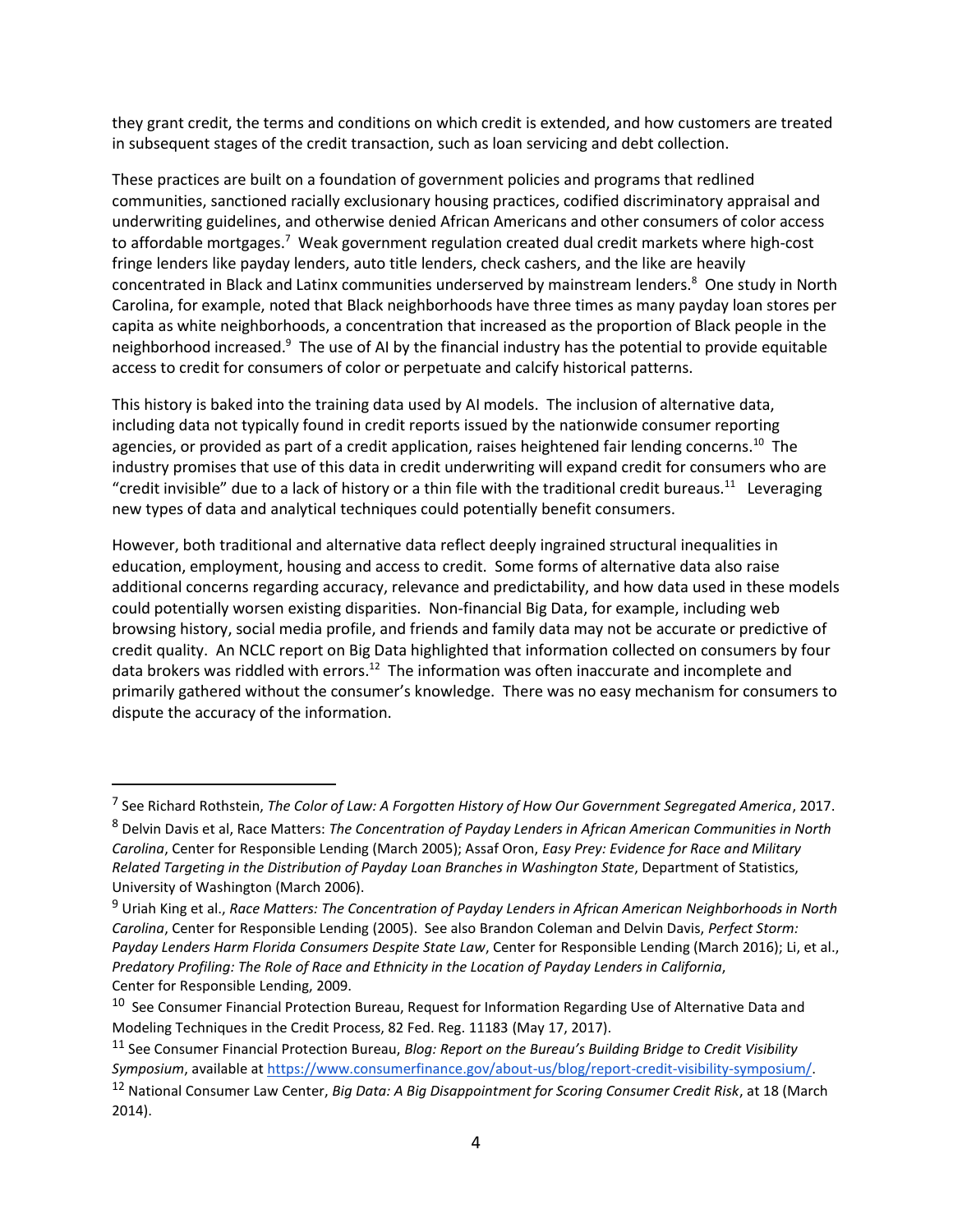Data used for credit decisions must comply with the requirements of the Equal Credit Opportunity Act (ECOA) and the Fair Credit Reporting Act (FCRA) to be accurate and predictive of creditworthiness.<sup>13</sup> Unlike traditional credit scores, which also display racial disparities but under a business necessity analysis may be used to predict credit quality, with Big Data it is unclear how data gathered from social media, online behavior, and by other means measures creditworthiness.<sup>14</sup> Moreover, the newer AI models may not be a less discriminatory alternative to traditional credit scores, especially if the model is not tested or validated.

As these models evolve, and newer sources of data are mined, more scrutiny is needed to ensure that AI models do not replicate existing biases and perpetuate discrimination. As a Federal Reserve article noted, "statistical models have the potential to increase consistency in decision making and to ensure that the results are empirically sound, depending on the data analyzed and the underlying assumptions, models may reflect and perpetuate existing social inequalities . . . . [T]he fact that an algorithm is data driven does not ensure that it is fair or objective."<sup>15</sup> The Agencies should use their supervision authority to ensure that creditors routinely evaluate data sources including those relied on by vendors or third party providers as part of the larger fair lending evaluation of the outputs generated by the models.

## **C. Fair lending and civil rights laws provide a framework for addressing the systemic risks posed to consumers by AI models.**

Federal credit discrimination laws have been used for decades to challenge unfair and discriminatory credit practices. Financial institutions are evaluated for compliance with fair lending laws. The framework developed by regulators for supervision and enforcement of fair lending laws, particularly disparate impact, should be used to evaluate the risks to consumers posed by this newest technology. The Agencies should issue additional detailed guidance on how the current framework can be adapted to assess financial institutions' use of AI models.

The Equal Credit Opportunity Act (ECOA) prohibits discrimination on the basis of race, color, religion, national origin, sex, marital status, age, receipt of income from public benefits, or exercise of rights under consumer credit protection statutes.<sup>16</sup> The Act makes it unlawful to discriminate in any aspect of a credit transaction. Under Regulation B this prohibition includes making any oral or written statement in advertisement or otherwise that would discourage a reasonable person from making or pursuing a credit application.<sup>17</sup> The Fair Housing Act (FHA) prohibits discrimination on the basis of race, color, religion, national origin, sex, familial status, or disability in residential real-estate related loans.<sup>18</sup> Discrimination in advertising regarding the sale or rental of a dwelling, including related to mortgage credit, is prohibited.<sup>19</sup>

<sup>13</sup> ECOA, 15 U.S.C. §§1691 et seq.; FCRA, 15 USC §§ 1681 et seq.

<sup>14</sup> See National Consumer Law Center, *Past Imperfect: How Credit Scores and Other Analytics "Bake In" Past Discrimination and Perpetuate It*, May 2016 (African American, Latinx, and Asian consumers have lower credit scores as a group than whites).

<sup>15</sup> Carol Evans, Board of Governors of the Federal Reserve System, *Keeping Fintech Fair: Thinking about Fair Lending and UDAP Risks*, Consumer Compliance Outlook (Second Issue 2017) at 4.

<sup>16</sup> 15 U.S.C. §§ 1691 et seq. See also 12 C.F.R. § 1002.2(z).

 $17$  See 12 C.F.R. § 1002.4(b).

<sup>18</sup> 42 U.S.C. §§ 3601 et seq.

 $19$  42 U.S.C. § 3604(c); 24 C.F.R. 100.75(c)(3).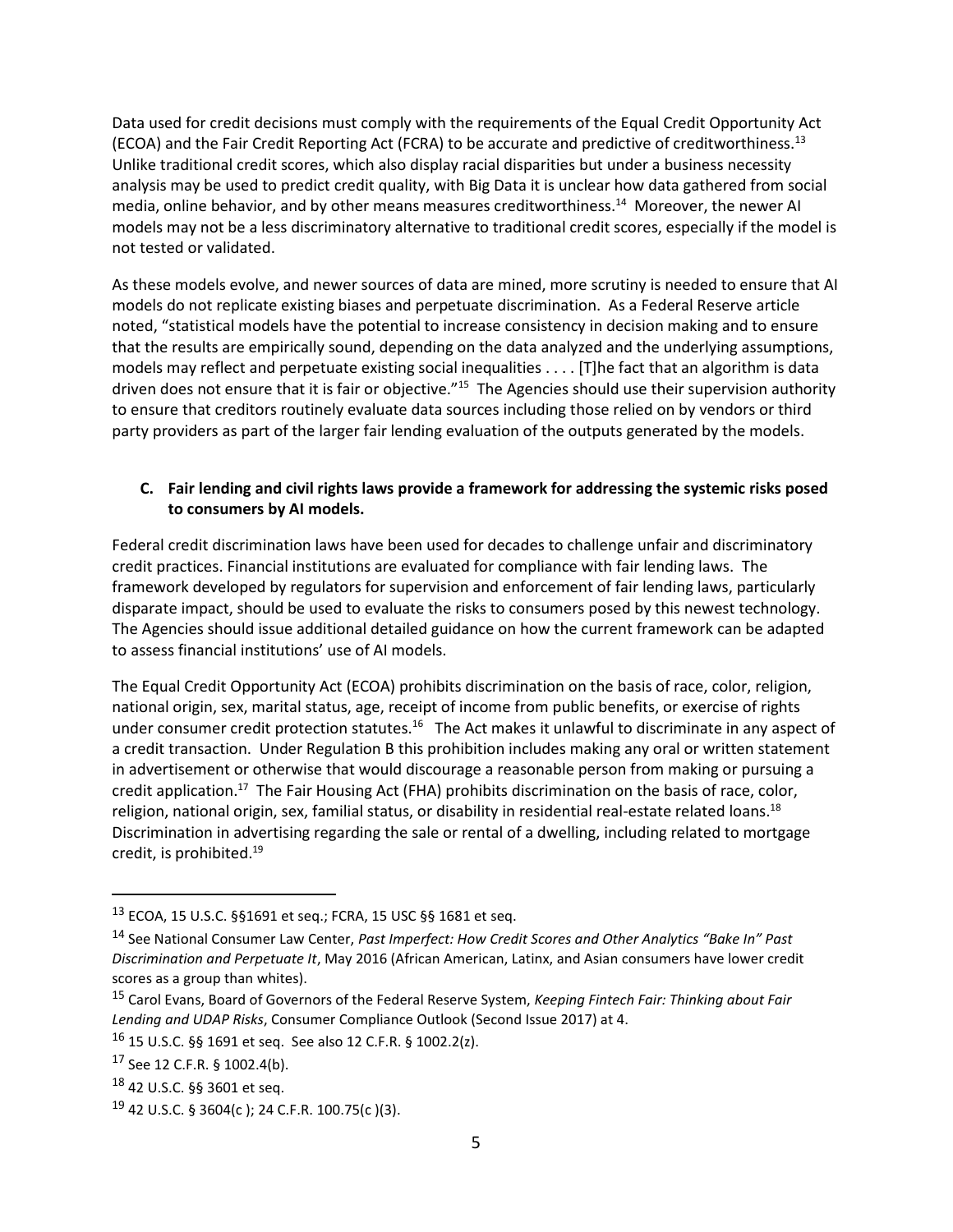The ECOA and FHA prohibit discrimination that is intentional and overt. This disparate treatment occurs when the creditor treats the consumer differently because of a protected characteristic, though the practice need not be motivated by prejudice or specific intent to harm a member of a protected group. The statutes also prohibit discrimination based upon disparate impact, which occurs when a lender's policy or practice is neutral on its face but adversely impacts a protected class. The three-step framework for determining whether a policy has an unlawful disparate impact first considers whether a policy or practice disproportionately disadvantages a protected class; and if so, the second step determines whether there is a legitimate business interest served by the policy or practice; and third, if the policy or practice serves a legitimate business interest, whether there is an reasonable alternate practice that would serve the same end while reducing the negative impact on protected class members.

Advocates have used credit discrimination statutes, and disparate impact in particular, to challenge the unlawful policies and practices of financial institutions. The laws have been used to challenge lenders that refuse to extend credit, extend credit on different terms, including variances in the interest rate, amount or term of a loan, or otherwise treat similarly situated consumers differently on the basis of a protected characteristic. For example, NCLC and other consumer and civil rights advocates brought disparate impact claims under the ECOA and other civil rights statutes to challenge creditor policies permitting car dealers to "mark-up" interest rates on loans based on subjective criteria unrelated to creditworthiness;<sup>20</sup> mortgage lenders whose policies resulted in more expensive loans to protected classes than similarly situated white borrowers;<sup>21</sup> and predatory home financing schemes using contracts that result in consumers being evicted from the home and losing all of their investment in the property.<sup>22</sup> Many of these policies and practices had a disparate impact on African American, Latinx, and other consumers who paid more for credit than whites with similar credit ratings.

Federal agencies investigating lending discrimination have long recognized and applied disparate impact in supervision and enforcement.<sup>23</sup> The CFPB, in Bulletin 2012-04 on lending discrimination, affirmed its adherence to the fair lending principles outlined in the ECOA and Regulation B and expressly concurred with the Policy Statement on Fair Lending issued by federal agencies in 1994.<sup>24</sup> Thus, financial institutions are well aware of fair lending and disparate impact risks with respect to their credit practices, and should expect such fair lending examinations of their newest technology. Financial institutions should also have fair lending testing, compliance and monitoring regimens in place to decrease such risks. Fair lending evaluation of AI models is a continuation of the assessment of risk undertaken with respect to more traditional models.

<sup>20</sup> National Consumer Law Center, Credit Discrimination, §8.6.2. (7th ed. 2018). See also NCLC, *Racial Disparities in Auto Loan Mark-Ups: State by State Data*, available at https://www.nclc.org/images/pdf/car\_sales/ib-autodealers-racial\_disparites.p

<sup>&</sup>lt;sup>21</sup> See e.g., Ramirez v. GreenPoint Mortg. Funding, Inc., 268 F.R.D. 627 (N.D. Cal. 2010); Guerra v. GMAC, L.L.C., 2009 WL 449153 (E.D. Pa. Feb. 20, 2009); Taylor v. Accredited Home Lenders, Inc., 580 F. Supp. 2d 1062 (S.D. Cal. 2008); Miller v. Countrywide Bank, 571 F. Supp. 2d 251 (D. Mass. 2008); Ware v. Indymac Bank, 534 F. Supp. 2d 835 (N.D.Ill. 2008); Garcia v. Countrywide Fin. Corp. [12], No. 07-1161 (C.D. Cal. Jan. 15, 2008).

<sup>&</sup>lt;sup>22</sup> Henderson v. Vision Property Management, LLC, complaint and other material available at [https://www.nclc.org/litigation/nclc-sues-company-over-racially-targeted-home-scheme.html.](https://www.nclc.org/litigation/nclc-sues-company-over-racially-targeted-home-scheme.html)

<sup>23</sup> See *Policy Statement on Discrimination in Lending*, 59 Fed. Reg. 18266, Apr. 15, 1994.

<sup>&</sup>lt;sup>24</sup> CFPB Bulletin 2012-04 (Fair Lending)," Consumer Financial Protection Bureau. April 2012. Available at: https://files.consumerfinance.gov/f/201404\_cfpb\_bulletin\_lending\_discrimination.pdf.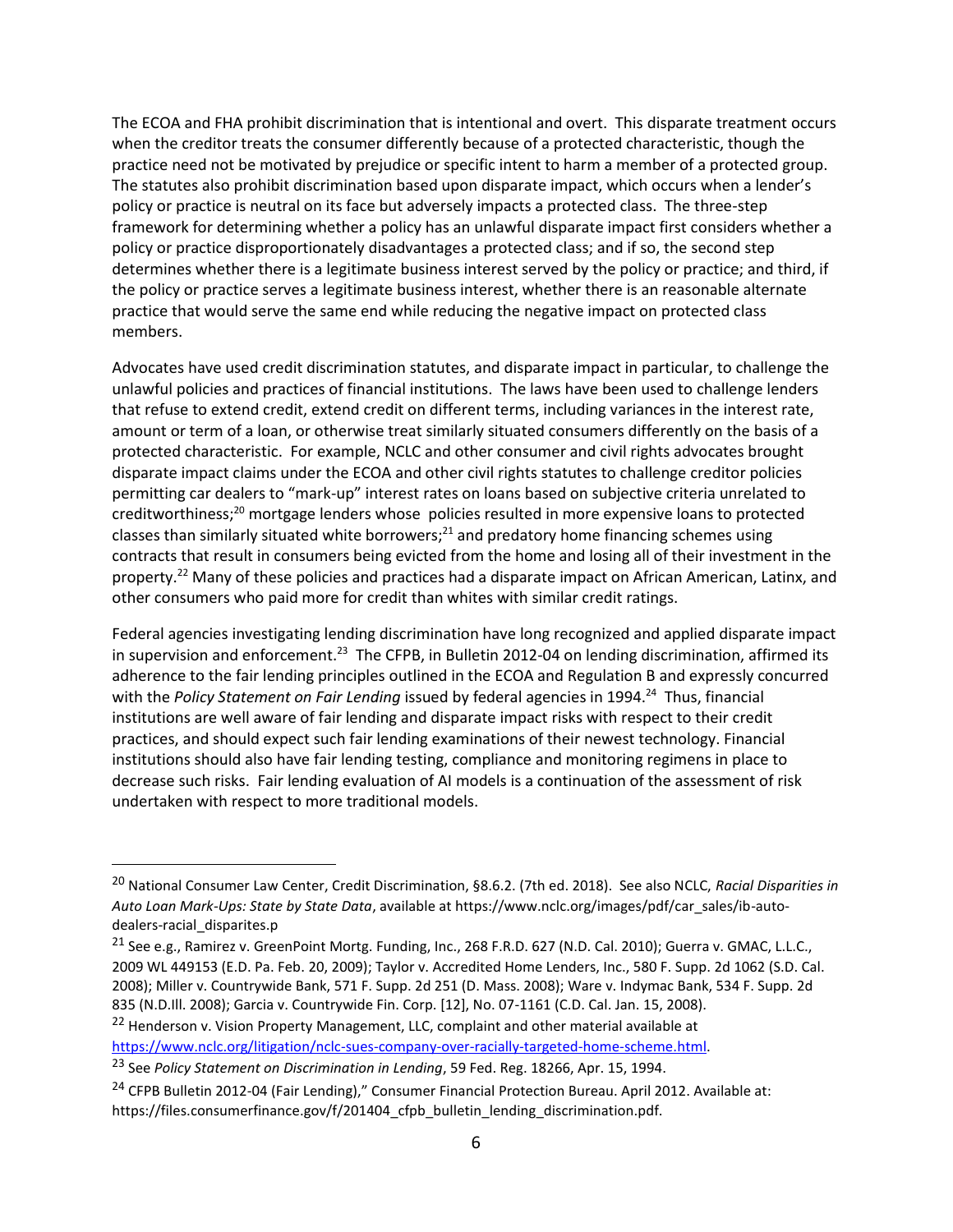The disparate impact standard is flexible enough to respond to the latest innovations in the credit market, as it has in the past. Under the three-step analysis, if testing of an AI model used in underwriting reveals that it disproportionately disadvantages a protected class, and produces inaccurate results that are not predictive of credit quality, there is not a legitimate business justification for using such a model. Moreover, even if the AI model were accurate and predictive, it could be that a more traditional credit assessment is a less discriminatory alternative.

The Agencies should require financial institutions to test AI models used in underwriting and other parts of the credit transaction to ensure the outputs are empirically derived, statistically sound and accurately predict risk or achieve other valid objectives. AI-based underwriting models should also be subject to routine monitoring for discrimination to account for drift or changes in the model. The potential of this technology to increase access to credit does not call on the Agencies to abandon a rigorous fair lending evaluation or water down long-held and workable standards.

## **D. Current regulatory efforts fall short of protecting consumers from unlawful discrimination due to financial institutions' use of AI models in credit underwriting and disclosures.**

We urge the Agencies to put a robust regulatory process in place to monitor the use of AI models by financial institutions. Companies should not be exempt from supervision or enforcement actions if their credit models produce discriminatory results. Instead, the Agencies should learn from past actions that eased regulatory oversight increases the risk to consumers. Specifically:

**No Action Letter to Upstart Network.** The CFPB issued No Action Letters to Upstart Network ("Upstart"). Upstart makes consumer loans, including private student loans, and sells its underwriting technology to other banks. It bills itself as "a leading artificial intelligence (AI) lending platform designed to improve access to affordable credit while reducing the risk and costs of lending for our bank partners."<sup>25</sup> It uses a "machine learning model that uses over 1,500 variables to make credit and pricing decisions."<sup>26</sup> Although Upstart's algorithms are proprietary, it advertises its ability to "leverage 1000+ data points" when making credit decisions.<sup>27</sup> Educational data—such as standardized test scores, degree attainment, and school attended—are some of those datapoints.<sup>28</sup>

In 2017, Upstart applied to the CFPB's No-Action Letter program so that it could continue lending without fear that the CFPB would bring an enforcement action against it for ECOA and Regulation B violations. Upstart claimed it needed a No Action Letter to "address regulatory uncertainty surrounding the sufficiency of its efforts to ensure compliance with ECOA and Regulation B, with respect to a model for underwriting applicants for unsecured non-revolving credit who would otherwise not receive such credit on as favorable terms."<sup>29</sup> The application detailed testing Upstart had done to demonstrate the expanded access to credit consumers would receive under the Upstart model as compared to the traditional credit model. It also stated that Upstart had done disparate impact testing and had not found unlawful disparate impact. Upstart confidentially provided the results of that testing to the CFPB.

<sup>25</sup> *Upstart: Investor Relations,* Upstart (last viewed July 1, 2021) https://ir.upstart.com/.

<sup>&</sup>lt;sup>26</sup> Letter from Dave Girouard, Upstart, to Senators Brown, Warren, Menendez et al, attachment at 4 (Feb. 28,

<sup>2020)</sup> https://www.banking.senate.gov/imo/media/doc/Review%20-%20Use%20of%20Educational%20Data.pdf.

<sup>27</sup> *Credit Decision API*, Upstart (last viewed July 1, 2021) https://www.upstart.com/for-banks/credit-decision-api/

<sup>&</sup>lt;sup>28</sup> Girouard Letter, supra n. 26, attachment at 4-5.

<sup>&</sup>lt;sup>29</sup> Upstart No-Action application to the CFPB (Sept. 2017)

https://files.consumerfinance.gov/f/documents/201709\_cfpb\_upstart-no-action-letter-request.pdf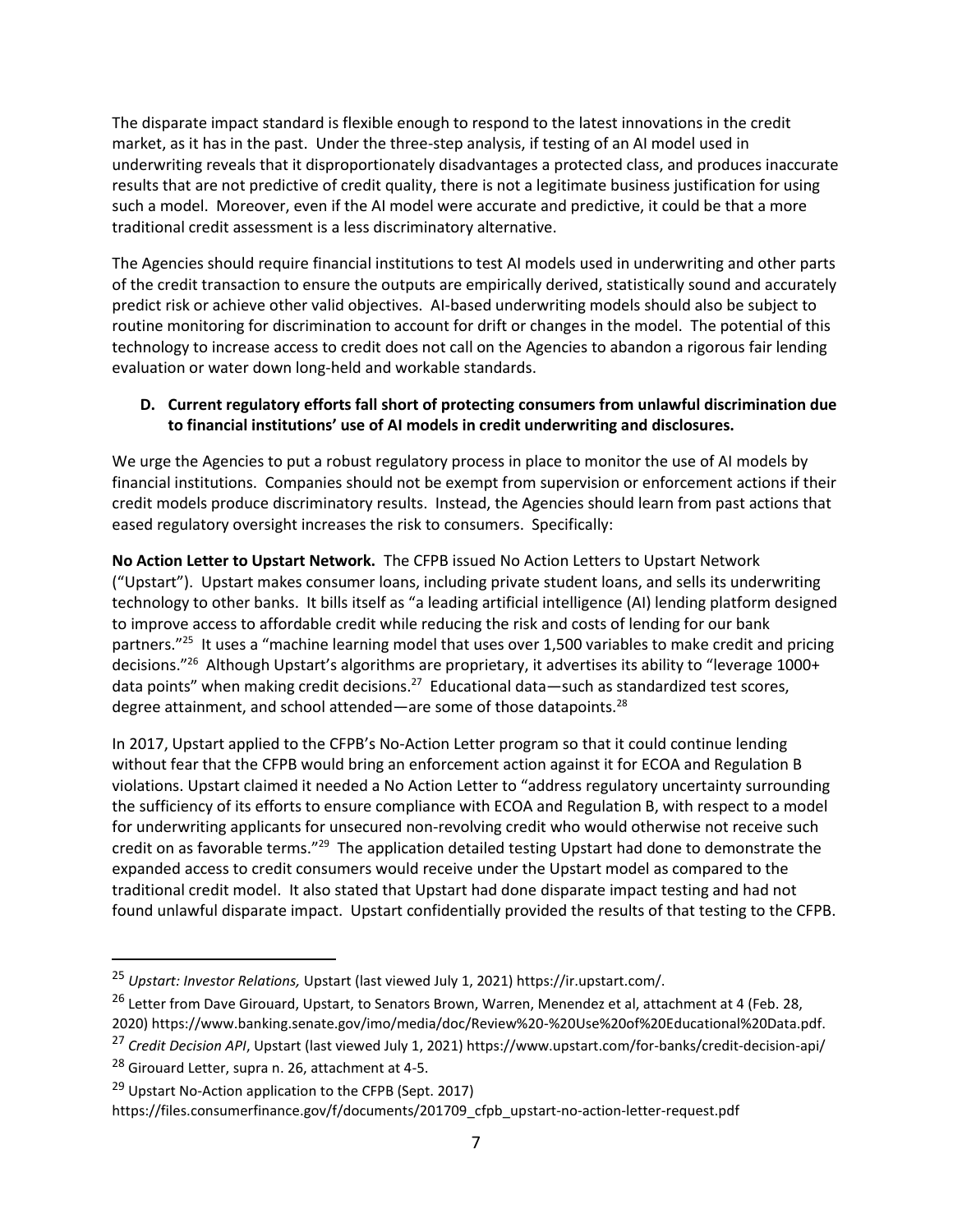The CFPB granted Upstart's application in 2017 and then renewed it in 2020, potentially giving it a free pass on ECOA and Regulation B violation.

Despite Upstart's claims that there was no unlawful discriminatory impact in Upstart's systems, the Student Borrower Protection Center (SBPC) identified in February 2020 that Upstart's AI model charged higher interest rates to hypothetical students who attended community colleges, historically black colleges and universities (HBCUs), and Hispanic serving institutions (HSIs).<sup>30</sup> SBPC used hypothetical applicants, identical in every way except for their higher education institution, to ascertain that the interest rates increased based on what type of school the borrower attended. As SBPC warned in that report, "[B]y considering the college or university attended by the consumer, a lender may capture disparate patterns in college attendance across class and race, thereby introducing bias in the underwriting process." That bias had infected Upstart's AI.

Upstart failed to adequately police its own technology for discriminatory impact. And, as SBPC's report illustrated, despite Upstart's claims that its AI model yielded higher acceptance rates for borrowers of color than traditional models, those same borrowers were charged more than similarly situated white borrowers which still resulted in a discriminatory impact. The CFPB failed to independently test Upstart's assertions, instead relying on the representations of the company rather than conducting its own analysis.

By December 1, 2020, Upstart, SBPC, and NAACP Legal Defense and Educational Fund, Inc. (LDF) entered an agreement where Relman Colfax, a civil rights law firm, would evaluate and monitor Upstart for fair lending.<sup>31</sup> Independent of monitoring, Upstart has already made changes. It created a "normalization" process for Minority Serving Institutions and eliminated the use of average incoming SAT and ACT scores to group educational institutions in its model. $32$ 

However, it remains to be seen what third party monitoring will reveal. Perhaps the most significant outstanding question is whether educational data can be used in a way that does not discriminatorily impact borrowers from protected classes.<sup>33</sup> Additionally, it is unclear whether monitoring will identify whether AI is using protected characteristics or proxies for protected characteristics in its decisionmaking. As Relman Colfax explained in its initial report, "It is difficult to understand how learning algorithms reach the results they do, including how AI/ML models process variables, which adds to concerns that they may rely on or contribute to protected class disparities in subtle ways, or that they may otherwise unnecessarily perpetuate disparate impacts." But without policing the algorithm and only policing the results, consumers cannot be fully protected against impermissible bias or predatory behavior on the part of the machine.

**Tech Sprint regarding Adverse Action Notices.** The CFPB's Tech Sprint initiative on adverse action notices in October 2020, for which one of our colleagues served on the judging panel, did include projects that attempted to improve the explainability of algorithmic credit decisions. However, it was

<sup>30</sup> *Educational Redlining*, Student Borrower Protection Center, Feb. 2020, available at <https://protectborrowers.org/wp-content/uploads/2020/02/Education-Redlining-Report.pdf>

<sup>31</sup>*Fair Lending Monitorship of Upstart Network's Lending Model,* Relman Colfax (April 14, 2021) https://www.relmanlaw.com/cases-406

<sup>32</sup> *Fair Lending Monitorship of Upstart Network's Lending Model: Initial Report of the Independent Monitor* at 23- 24( Apr. 14) [https://www.relmanlaw.com/media/cases/1088\\_Upstart%20Initial%20Report%20-%20Final.pdf.](https://www.relmanlaw.com/media/cases/1088_Upstart%20Initial%20Report%20-%20Final.pdf)  <sup>33</sup> *Id*. at 17.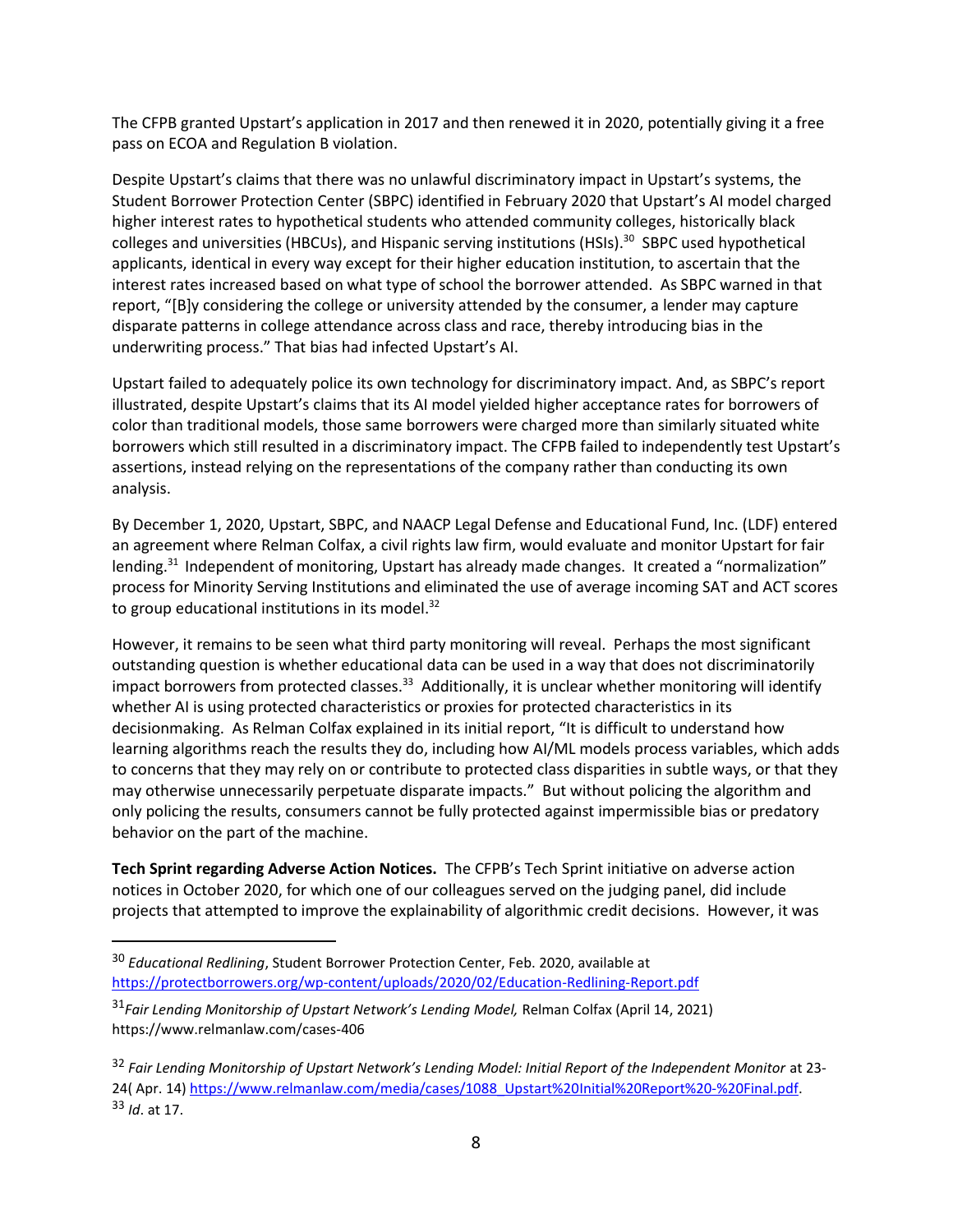unclear whether the projects would truly be able to successfully explain the real, underlying reasons specifically for a decision made by an AI/machine learning model. Nor is it clear whether the CFPB will hold creditors responsible for providing such an explanation as required by the ECOA. While a Tech Sprint is an innovative approach, it does not replace regulation. More guidance and oversight is necessary to ensure that creditors adhere to the spirit and intent of the adverse action notice requirement under the ECOA.

# **II. Fair Lending Concerns Regarding the Use of AI by Financial Institutions**

Financial institutions use AI models in credit transactions—from marketing to underwriting, servicing, and collection. We highlight a few of the issues that have come to our attention. Given the lack of transparency regarding whether this technology is used, and how it is used in credit underwriting and marketing, it is hard to catalog all the different ways AI models impact the financial products and services offered to consumers.

## **A. The targeted marketing and solicitation of credit may steer vulnerable consumers to highcost, predatory financial products.**

The use of AI models to solicit customers for credit raises concerns regarding redlining and steering. Data-driven AI models have made it easier for creditors to finely target the audience for their online marketing campaigns. This may benefit some consumers who receive advertisements tailored to their interests. But other consumers are at a disadvantage if, instead of being shown a wide array of competitively priced credit options, they are steered to high-cost, subprime products.<sup>34</sup> Data collected and used in the models, including social media data, can be harmful to financially vulnerable consumers by identifying their emotional state,  $35$  medical characteristics,  $36$  or a propensity for substance or gambling addiction.<sup>37</sup> At its most extreme, an FTC study noted that unethical companies targeted consumers whom they knew to be vulnerable based on age, disability, or other factors to offer subprime credit. $38$ 

<sup>34</sup> See Carol Evans, Board of Governors of the Federal Reserve System, *From Catalog to Clicks, The Fair Lending Implications of Targeted, Internet Marketing*, Consumer Compliance Outlook (Second Issue 2017) at 4; Amit Datta et al. *Automated Experiments on Ad Privacy Settings: A Tale of Opacity, Choice, and Discrimination*, Cornell Univ., (2015) available at https://arxiv.org/abs/1408.6491.

<sup>35</sup> Robbie Gonzalez, *Your Facebook Posts Can Reveal If You're* Depressed, Wired (Oct. 16, 2018) https://www.wired.com/story/your-facebook-posts-can-reveal-if-youre-depressed/

<sup>36</sup> Charles Duhigg, *How Companies Learn Your Secrets*, NY Times (Feb. 16, 2012)

[https://www.nytimes.com/2012/02/19/magazine/shopping-habits.html;](https://www.nytimes.com/2012/02/19/magazine/shopping-habits.html) Colin Lecher, *How Big Pharma Finds Sick Users on Facebook,* The Markup (May 6, 2021[\) https://themarkup.org/citizen-browser/2021/05/06/how-big](https://themarkup.org/citizen-browser/2021/05/06/how-big-pharma-finds-sick-users-on-facebook)[pharma-finds-sick-users-on-facebook;](https://themarkup.org/citizen-browser/2021/05/06/how-big-pharma-finds-sick-users-on-facebook) *Facebook posts better at predicting diabetes, mental health, than demographic info,* U. of Penn School of Medicine (June 17,

<sup>2019)</sup>https://www.sciencedaily.com/releases/2019/06/190617175555.htm ;

<sup>37</sup> Tao Ding, Warren K Bickel, Shimei Pan, *Social Media-based Substance Use Prediction*, (revised May 31, 2017) [https://arxiv.org/abs/1705.05633;](https://arxiv.org/abs/1705.05633) *'If you have an addiction, you're screwed' – How Facebook and social casinos target the vulnerable*, Reveal (Aug. 4, 2019) https://revealnews.org/article/if-you-have-an-addiction-yourescrewed-how-facebook-and-social-casinos-target-the-vulnerable/

<sup>38</sup> See Nathan Newman, *How Big Data Enables Economic Harm to Consumers, Especially to Low-Income and Other Vulnerable Sectors of the Population*, at 6, available at

https://www.ftc.gov/system/files/documents/public\_comments/2014/08/00015-92370.pdf.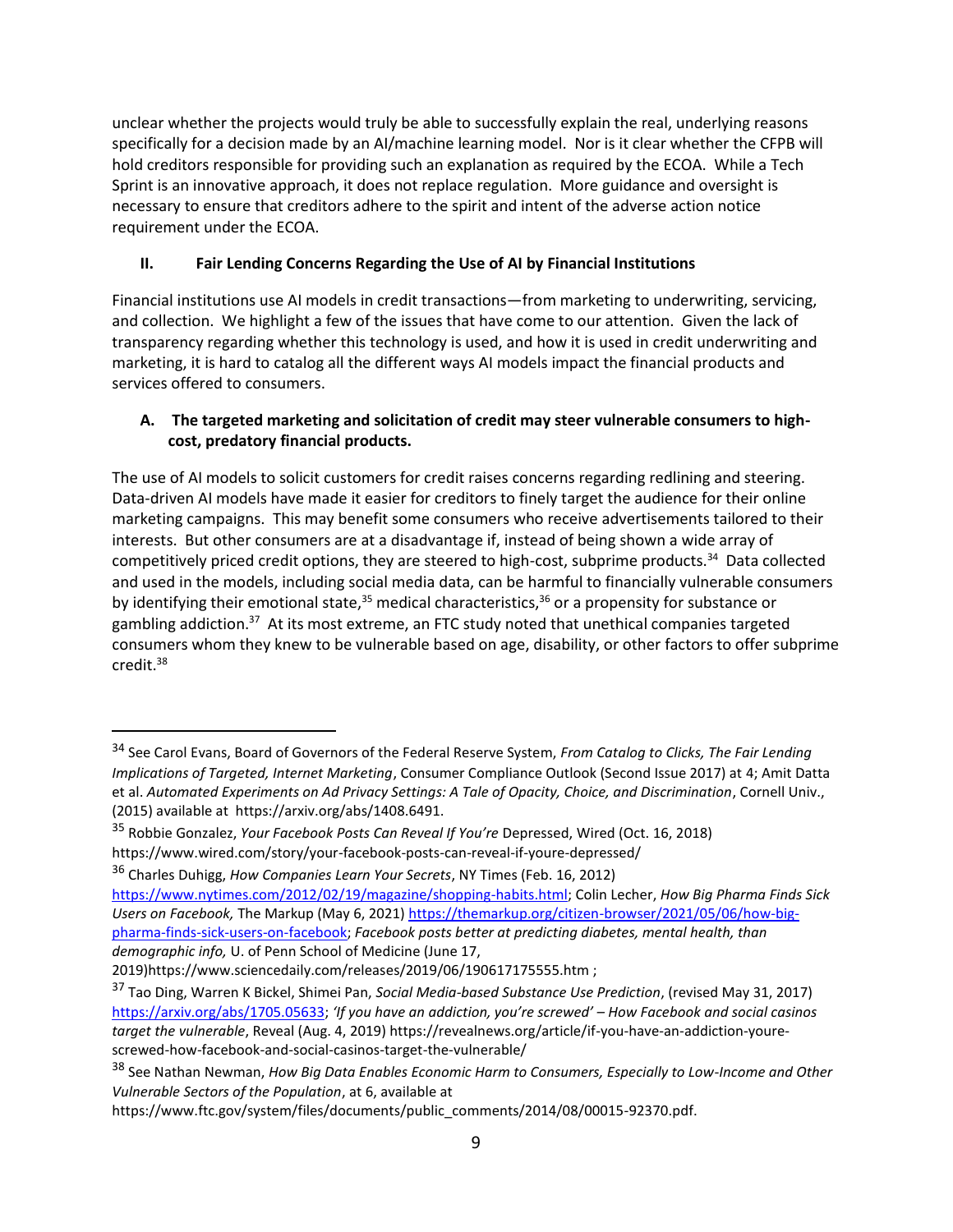Digital redlining may also occur if creditors do not provide equal access to credit or provide credit on unequal terms based on race, color, national origin, or neighborhood.<sup>39</sup> Targeting consumers based on detailed information about their online habits, preferences and financial patterns, geolocation, and other data may result in both digital redlining and steering of protected class members to high-cost credit.

Civil rights organizations, lawmakers, and journalists have called out Facebook for both discriminatory ad targeting and ad delivery.<sup>40</sup> In 2016, ProPublica reported that Facebook not only allowed advertisers to target users based on their interests or background but also to exclude specific groups based on their race or ethnicity.<sup>41</sup> Following ProPublica's investigation, the National Fair Housing Alliance (NFHA) and other civil rights organizations sued, claiming that Facebook's advertising platform violated the Fair Housing Act. According to the complaint, "the stealth nature of Facebook's technology hides housing ads from entire groups of people," and "Facebook's algorithms can ensure exclusion and deny access to housing."<sup>42</sup> Facebook settled that case as well as other lawsuits alleging that its advertising platform enabled discrimination in 2019, agreeing that it would no longer permit advertisers to target ads based on protected classes or close proxies for protected classes.<sup>43</sup>

But Facebook's changes did not address yet another form of discrimination related to its use of AI. Later in 2019, researchers released a study finding that "previously unknown mechanisms" on the Facebook platform "can lead to potentially discriminatory ad *delivery*, even when advertisers set their targeting parameters to be highly inclusive."<sup>44</sup>

The 2019 research observed significant skew in ad delivery for housing opportunities along gender and racial lines.<sup>45</sup> HUD also determined Facebook continued engaging in discrimination in violation of the

<sup>39</sup> See Carol Evans, Board of Governors of the Federal Reserve System, *From Catalog to Clicks, The Fair Lending Implications of Targeted, Internet Marketing*, Consumer Compliance Outlook (Second Issue 2017) at 4.

<sup>40</sup> Louise Matsakis, *Facebook's Ad System Might be Hard-Coded for Discrimination*, Wired (Apr. 6, 2019), [https://www.wired.com/story/facebooks-ad-system-discrimination/;](https://www.wired.com/story/facebooks-ad-system-discrimination/) Muhammad Ali, et al., *Discrimination through Optimization: How Facebook's Ad Delivery Can Lead to Biased Outcomes*, 3 Proceedings of the ACM on Human-Computer Interaction, Nov. 2019, at 199:2,

https://www.ccs.neu.edu/~amislove/publications/FacebookDelivery-CSCW.pdf.

<sup>41</sup> Julia Angwin & Terry Parris Jr., *Facebook Lets Advertisers Exclude Users by Race*, ProPublica (Oct. 28, 2016), https://www.propublica.org/article/facebook-lets-advertisers-exclude-users-by-race.

<sup>42</sup> Complaint ¶ 5, Nat'l Fair Hous. All. v. Facebook, Inc., No. 1:18-CV-02689 (S.D.N.Y. Mar. 27, 2018), ECF No. 1; *see also* Valerie Schneider, *Locked Out by Big Data: How Big Data, Algorithms and Machine Learning May Undermine Housing Justice*, 52 Colum. Hum. Rts. L. Rev. 251, 287–88 (2020).

<sup>43</sup> Valerie Schneider, *Locked Out by Big Data: How Big Data, Algorithms and Machine Learning May Undermine Housing Justice*, 52 Colum. Hum. Rts. L. Rev. 251, 288–89 (2020).

<sup>44</sup> Muhammad Ali, et al., *Discrimination through Optimization: How Facebook's Ad Delivery Can Lead to Biased Outcomes*, 3 Proceedings of the ACM on Human-Computer Interaction, Nov. 2019, at 199:1,

<https://www.ccs.neu.edu/~amislove/publications/FacebookDelivery-CSCW.pdf> (emphasis added); *see also* Louise Matsakis, *Facebook's Ad System Might be Hard-Coded for Discrimination*, Wired (Apr. 6, 2019), [https://www.wired.com/story/facebooks-ad-system-discrimination/.](https://www.wired.com/story/facebooks-ad-system-discrimination/)

<sup>45</sup> Muhammad Ali, et al., *Discrimination through Optimization: How Facebook's Ad Delivery Can Lead to Biased Outcomes*, 3 Proceedings of the ACM on Human-Computer Interaction, Nov. 2019, at 199:1, [https://www.ccs.neu.edu/~amislove/publications/FacebookDelivery-CSCW.pdf.](https://www.ccs.neu.edu/~amislove/publications/FacebookDelivery-CSCW.pdf)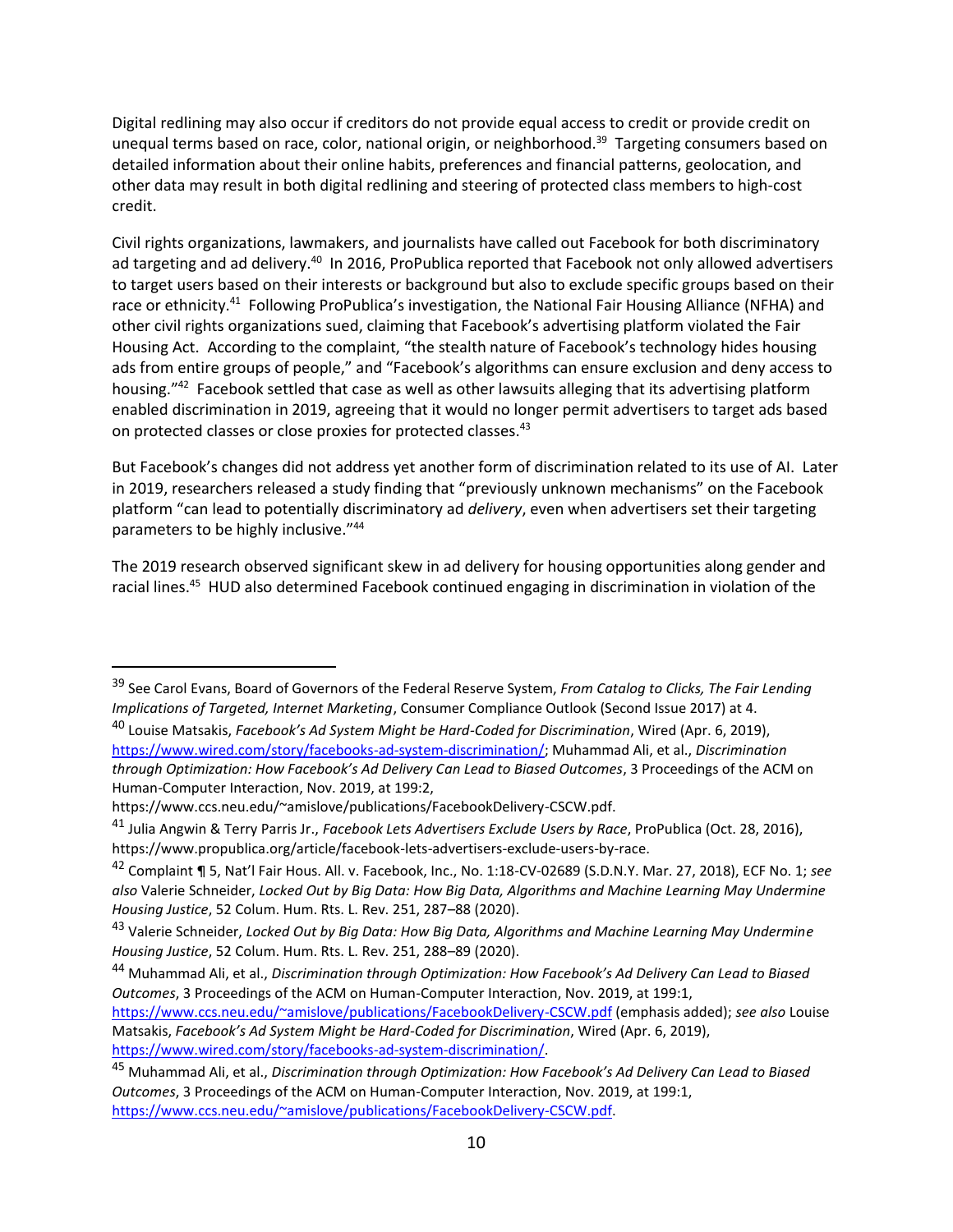Fair Housing Act.<sup>46</sup> In its lawsuit against Facebook, HUD alleged that, even if an advertiser did not try to exclude members of a protected class, Facebook's artificial intelligence systems "may systematically do so in an effort to maximize its own profits."<sup>47</sup> According to HUD's Charge of Discrimination, Facebook's "ad delivery system will not show the ad to a diverse audience if the system considers users with particular characteristics most likely to engage with the ad."<sup>48</sup> Facebook "uses machine learning and other prediction techniques to classify and group users so as to project each user's likely response to a given ad" and, in doing so, "inevitably recreates groupings defined by their protected class."<sup>49</sup>

The Washington Post has reported that HUD is also reviewing Twitter's and Google's practices for similar violations, suggesting that housing discrimination by AI-powered advertising platforms is not limited to Facebook and could be widespread.<sup>50</sup> And the problem extends beyond housing as an affiliate marketer peddling rip-off products and misleading ads explained to a reporter, "Affiliates once had to guess what kind of person might fall for their unsophisticated cons, targeting ads by age, geography, or interests. Now Facebook does that work for them."<sup>51</sup>

Targeted online marketing of financial products poses many of the same risks identified by HUD in its housing action against Facebook, namely steering and digital redlining. The Agencies should provide guidance on how financial institutions can monitor the marketing of credit products online. As mentioned above, both the ECOA and FHA apply to advertising. Creditors engaging online advertising platforms that use AI should be charged with understanding which audiences are reached by their advertisement, such that the solicitations are not targeted based on prohibited characteristics or proxies for these characteristics, even if not what the creditor intended. Regulatory supervision should involve a fair lending review of online marketing strategies to ensure consumers are offered credit on the best term they qualify for regardless of the nature of the solicitation.

<sup>46</sup> Tracy Jan & Elizabeth Dwoskin, *HUD Is Reviewing Twitter's and Google's Ad Practices as Part of Housing Discrimination Probe*, Washington Post (Mar. 28, 2019),

https://www.washingtonpost.com/business/2019/03/28/hud-charges-facebook-with-housing-discrimination/. <sup>47</sup> Valerie Schneider, *Locked Out by Big Data: How Big Data, Algorithms and Machine Learning May Undermine Housing Justice*, 52 Colum. Hum. Rts. L. Rev. 251, 289 (2020).

<sup>&</sup>lt;sup>48</sup> Charge of Discrimination ¶ 19, Facebook Inc., No. 018-0323-8 (Dep't of Hous. & Urban Dev. Mar. 28, 2019), https://www.hud.gov/sites/dfiles/Main/documents/HUD\_v\_Facebook.pdf.

<sup>49</sup> *Id.* ¶ 20.

<sup>50</sup> Tracy Jan & Elizabeth Dwoskin, *HUD Is Reviewing Twitter's and Google's Ad Practices as Part of Housing Discrimination Probe*, Washington Post (Mar. 28, 2019),

https://www.washingtonpost.com/business/2019/03/28/hud-charges-facebook-with-housing-discrimination/.

<sup>51</sup> Zeke Faux, *How Facebook Helps Shady Advertisers Pollute the Internet*, Bloomberg (Mar. 27, 2018)

https://www.bloomberg.com/news/features/2018-03-27/ad-scammers-need-suckers-and-facebook-helps-findthem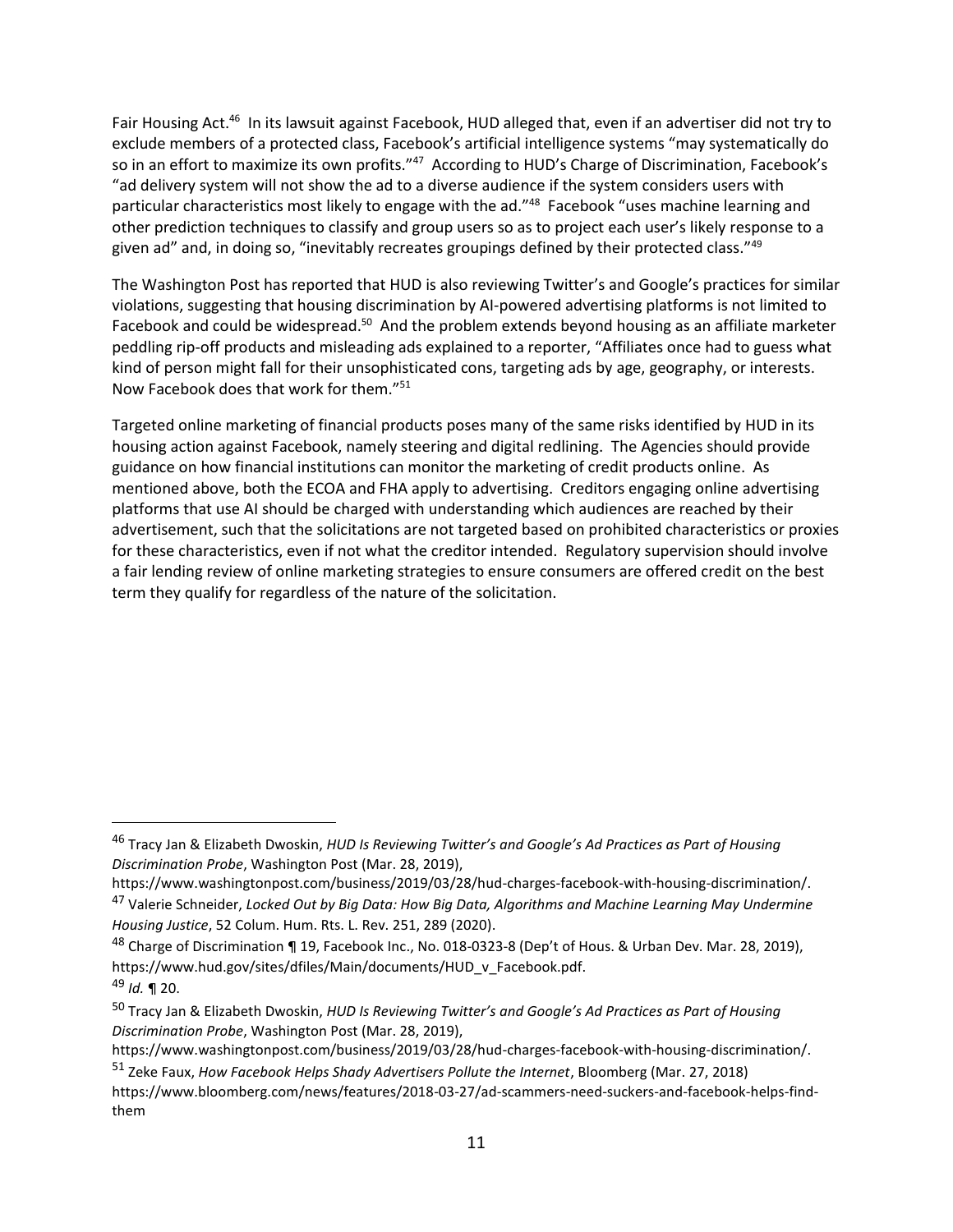### **B. Agencies should monitor the use of AI models in credit underwriting to guard against price discrimination and inequitable access to credit.**

The use of algorithmic models in credit underwriting and decision-making is growing. Developers have been marketing their software to a diverse array of credit providers.<sup>52</sup> Zest, for example, has been working with companies and industries as diverse as Freddie Mac<sup>53</sup> and auto dealers.<sup>54</sup>

The use of AI models allow creditors to consider additional data points, beyond the traditional credit score, to enable risk-based pricing.<sup>55</sup> While denial of credit is still an issue, automated underwriting may reduce denials for protected classes.<sup>56</sup> For many consumers the primary risk posed by AI is now discriminatory pricing. One recent study found that even though AI reduced racial disparities in loan application rejection, it increased disparities in interest rates, especially for Black and Hispanic borrowers:

Panel B makes evident that the winners from the new technology are disproportionately White non-Hispanic and Asian—the share of the borrowers in these groups that benefit from the new technology is roughly 10 percentage points higher than for the Black and White Hispanic populations, within which there are roughly equal fractions of winners and losers. As we have seen earlier, the Random Forest model is a more accurate predictor of defaults. Moreover, it generates higher acceptance rates on average. However, it penalizes some minority race groups significantly more than the previous technology, by giving them higher and more disperse interest rates.<sup>57</sup>

Another study found that Fintech lenders reduced but did not erase discriminatory lending patterns with respect to the pricing of loans.<sup>58</sup> Latinx and African American borrowers paid 7.9 and 3.6 basis points more in interest for home purchase and refinance mortgages respectively because of discrimination. These magnitudes represent 11.5% of lenders' average profit per loan.<sup>59</sup>

Stricter scrutiny is required regarding the pricing of financial products. Models used in credit underwriting should be routinely tested for price discrimination. There is room for error in how models are developed, and the data entered may be inaccurate or incomplete. These errors may change the

 $\overline{a}$ 

*Economic Research*, Working Paper 25943, June 2019.  $59$  Id.

<sup>52</sup> Penny Crossman, *The Banks are Warming to AI Based Lending*, American Banker, October 25, 2019.

<sup>53</sup> Bonnie Sinnock, Nat'l Mortg. News, *Zest, Freddie Mac officially testing AI use in underwriting,* Nov. 19, 2020, available at https://www.nationalmortgagenews.com/news/zest-freddie-mac-officially-testing-ai-use-inunderwriting.

<sup>54</sup> Becky Yerak, Wall St. J. (Online), *AI Helps Auto-Loan Company Handle Industry's Trickiest Turn*, Jan. 3, 2019, available at https://www.proquest.com/newspapers/ai-helps-auto-loan-company-handleindustrys/docview/2162731656/se-2?accountid=46320.

<sup>55</sup> *See* National Consumer Law Center, *Mortgage Lending* § 6.2.2.2

<sup>56</sup> Kenneth Harney, *Computerized underwriting appears fairer to minorities*, Balt. Sun, Dec. 8, 2002 ("Freddie Mac's current electronic system outperformed human underwriters in predicting later defaults, and produced net gains of 29 percent in loan approvals for minority groups . . . .").

<sup>57</sup> Andreas Fuster, Paul Goldsmith-Pinkham, Tarun Ramadorai, and Ansgar Walther, *Predictably Unequal? The Effects of Machine Learning on Credit Markets* at 36 (Oct. 2020), available at https://ssrn.com/abstract=3072038 <sup>58</sup> Robert Bartlett, Adair Morse, et al., *Consumer Lending Discrimination in the Fintech Era, National Bureau of*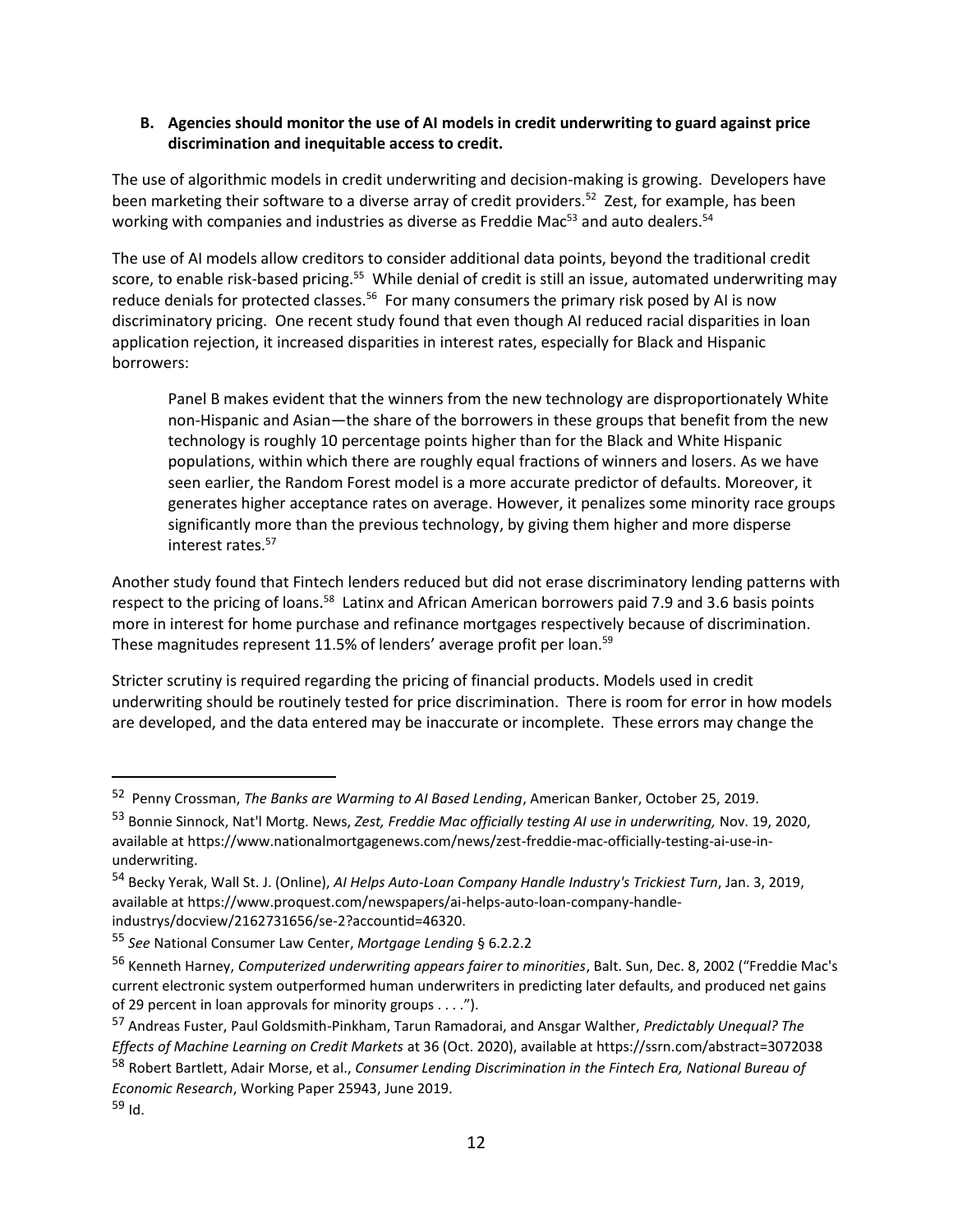model's calculation of risk and the credit decision, and may be hard to uncover.<sup>60</sup> With machine learning models developers may not uncover errors in the data, or know how the variables are combined or considered, or how the combinations are weighted or factored into the model's output.<sup>61</sup>

Moreover, even with accurate data, seemingly neutral variables when used alone or in combination can correlate with race, ethnicity, and other prohibited factors. Machine learning models process large volumes of information, including a diverse set of variables not traditionally used for credit underwriting. These models will likely pick up subtle but statistically significant patterns that correlate with race and other protected characteristics.<sup>62</sup> Given enough data almost any input can be correlated to a protected characteristic.<sup>63</sup> In other words many inputs, when recycled through powerful and sophisticated models, can become substitutes or proxies for protected classes.

Given this risk, the Agencies should step up their oversight of financial institutions using these models. Lack of transparency in these "black box" models allows patterns of discrimination to go unrecognized and unchallenged. Creditors should not benefit from this feature. The Agencies should require creditors to test their models for bias, adopt less discriminatory alternatives to models that negatively impact protected classes, and use its supervision and enforcement authority to identify and root out digital discrimination.

### **C. More research is needed to understand the disparate impact of automated valuation models (AVMs) in real estate financing.**

Real estate finance depends on reliable appraisals. Property valuation is done with computer software, either exclusively or in conjunction with a visit to the property. The software, called an automated valuation model or AVM, <sup>64</sup> is based on data from traditional appraisals, public records, and private

<sup>60</sup> See Fannie Mae Selling Guide, B3-2-01, General Information on DU (8/7/2018); B3-2-10: Accuracy of DU Data, DU Tolerances, and Errors in the Credit Report (08/07/2019).

<sup>61</sup> See Cary Coglianese et al., *Regulating by Robot, Administrative Decision Making in the Machine Learning Era*, 105 Geo. L.J. 1147, 1159 (2017).

<sup>62</sup> See Moritz Hardt, *How Big Data is Unfair, Understanding Unintended Sources of Unfairness in Data Driven Decision Making*, (Sept. 2014); Andrew Selbst, *A New HUD Rule Would Effectively Encourage Discrimination by Algorithm*, Slate (August 19, 2019).

<sup>63</sup> See Claire Miller, *When Algorithms Discriminate*, New York Times (July 9, 2015); Moritz Hardt, *How Big Data is Unfair, Understanding Unintended Sources of Unfairness in Data Driven Decision Making* (Sept. 2014); Andrew Selbst, *A New HUD Rule Would Effectively Encourage Discrimination by Algorithm*, Slate (August 19, 2019). See also National Consumer Law Center, *Big Data: A Big Disappointment for Scoring Consumer Credit Risk*, at 18, (March 2014).

<sup>&</sup>lt;sup>64</sup> The International Association of Assessing Officers defines an AVM as "A mathematically based computer software program that market analysts use to produce an estimate of market value based on market analysis of location, market conditions, and real estate characteristics from information that was previously and separately collected. The distinguishing feature of an AVM is that it is a market appraisal produced through mathematical modeling." Available at https://www.iaao.org/media/standards/AVM\_STANDARD\_2018.pdf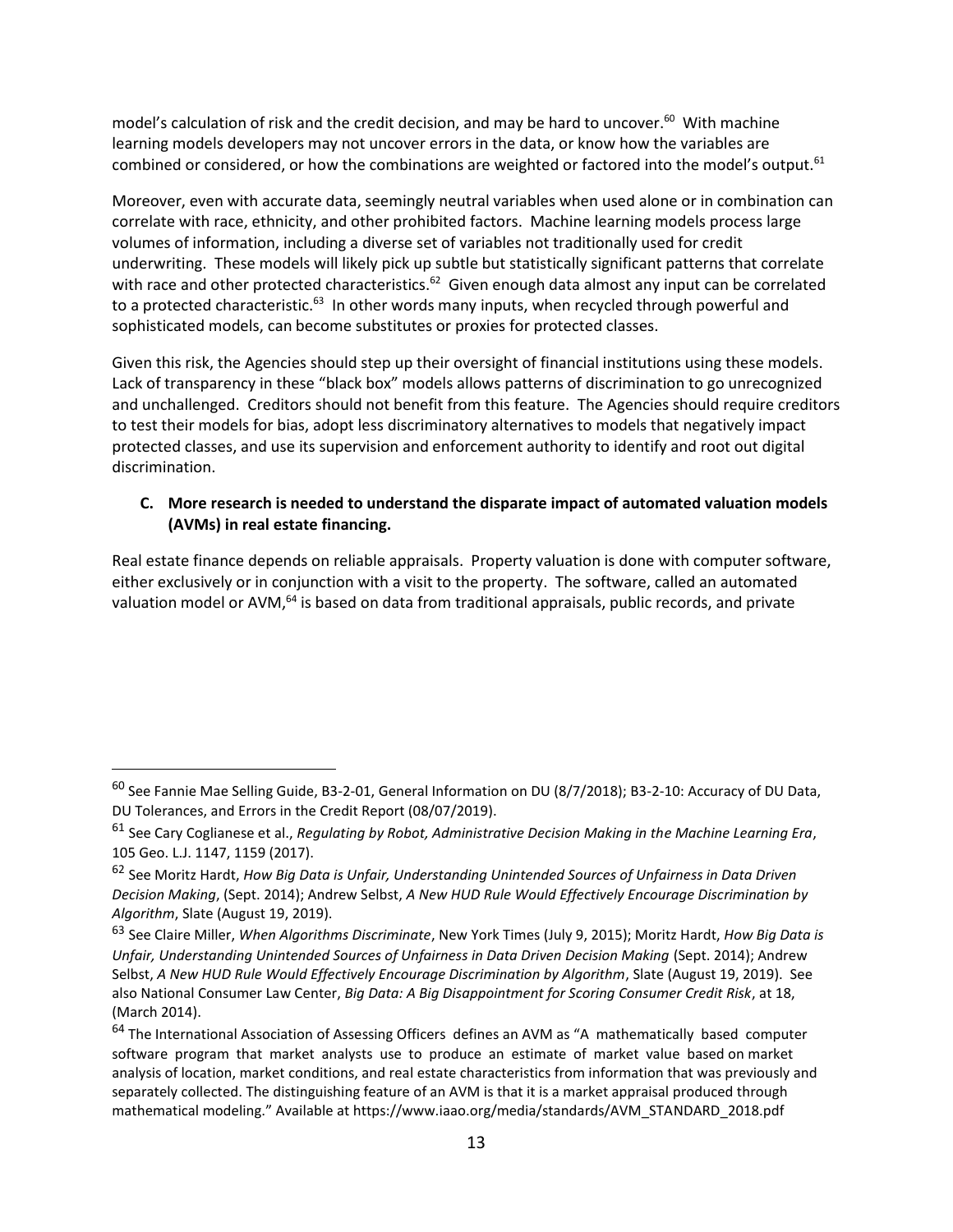vendors.<sup>65</sup> Federal law requires lenders to use a state licensed or certified human appraiser,<sup>66</sup> but an exception to that law covers over 80% of home sales by aggregate dollar volume.<sup>67</sup>

Consumers depend on accurate valuations. An inaccurate AVM can overvalue or undervalue a property, creating serious, practical consequences for homeowners and buyers. As the Federal Housing Finance Administration observed, "[i]naccurate data may lead to an appraisal waiver on an overvalued property leading a borrower to have higher LTVs than anticipated and with less equity in the property."<sup>68</sup> If an appraisal undervalues a home so that lenders refuse to finance it, the buyer may be driven to a more expensive and risky land-installment or rent-to-own contract.<sup>69</sup> Additionally, applicants may be offered a rate that is too high or charged unnecessary PMI because the lender mistakenly believes the loan will have an LTV over 80%.

According to a 2011 report by the Government Accountability Office, "AVMs are generally not used as the primary source of information on property value for first-lien mortgage originations, due in part to potential limitations with the quality and completeness of the data AVMs use."<sup>70</sup> In the ten years since that report, the first half of the statement has become less true—AVMs *are* becoming the primary source of information on property value for first-lien mortgages. But it is less clear that the second half of the statement has changed as much. As late as September 2019, Fitch Ratings said "[d]espite improvements in accuracy, use of Automated Valuation Models . . . still requires a guarded view . . . . "71

Problems with the data fed into AVMs makes them less accurate. The history of housing and residential mortgage lending in the United States is riddled with racial discrimination. Some argue that AVMs will be free of bias if the data points do not include race.<sup>72</sup> But that ignores the fact that AVMs are trained on data that has, itself, been shaped by race. $73$ 

<sup>66</sup> 12 U.S. Code §§ 3342, 3343

 $\overline{a}$ 

<sup>67</sup> 83 Fed. Reg. 63119 (Dec. 7, 2018).

<sup>68</sup> FHFA, Request for Information on Appraisal-Related Policies, Practices, and Processes 17-18 (Dec. 28, 2020), available at https://www.fhfa.gov/Media/PublicAffairs/PublicAffairsDocuments/RFI-Appraisal-Related-Policies.pdf.

<sup>69</sup> *See* National Consumer Law Center, *Toxic Transactions: How Land Installment Contracts Once Again Threaten Communities of Color* (2016), *available at* [https://www.nclc.org/issues/toxic-transactions-threaten-communities](https://www.nclc.org/issues/toxic-transactions-threaten-communities-of-color.html)[of-color.html;](https://www.nclc.org/issues/toxic-transactions-threaten-communities-of-color.html) Sarah Mancini & Margot Saunders, *Land Installment Contracts: The Newest Wave of Predatory Home Lending Threatening Communities of Color*, Fed. Reserve Bank of Boston Communities and Banking (Apr. 2017). <sup>70</sup> Government Accountability Office, Report No. GAO-11-653, *Residential Appraisals: Opportunities to Enhance Oversight of an Evolving Industry* at 16 (July 2011), *available at* [https://www.gao.gov/products/GAO-11-653.](https://www.gao.gov/products/GAO-11-653)

<sup>71</sup> Fitch Ratings, Conservatism Still the Best Path for AVMs in U.S. RMBS (Sept. 27, 2019),

[https://www.fitchratings.com/research/structured-finance/conservatism-still-best-path-for-avms-in-us-rmbs-27-](https://www.fitchratings.com/research/structured-finance/conservatism-still-best-path-for-avms-in-us-rmbs-27-09-2019) [09-2019.](https://www.fitchratings.com/research/structured-finance/conservatism-still-best-path-for-avms-in-us-rmbs-27-09-2019)

<sup>65</sup> CoreLogic, AVM FAQs (11-avm-faq-va-0804-00), https://www.corelogic.com/downloadable-docs/avm-faqs.pdf (2014).

<sup>72</sup> Edward Pinto & Tobias Peter, American Enterprise Institute, *How Common is Appraiser Bias* (Jan. 4, 2021), available at https://www.aei.org/how-common-is-appraiser-racial-bias/.

<sup>73</sup> Michael Neal, Sarah Strochak, Linna Zhu,and Caitlin Young, *How Automated Valuation Models Can Disproportionately Affect Majority-Black Neighborhoods* (Dec. 2020), available at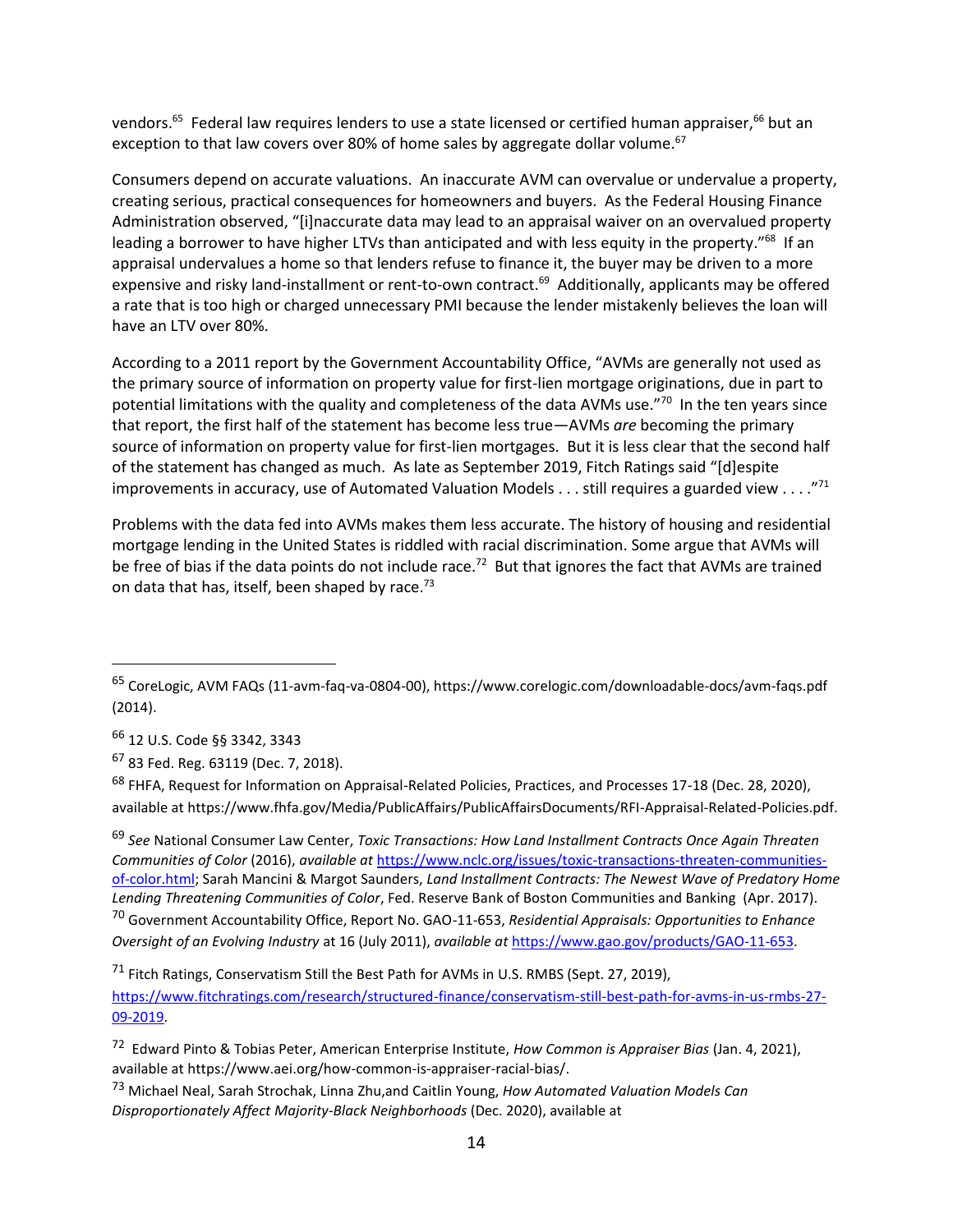Currently the majority of the academic research on AVMs has focused on "accuracy."<sup>74</sup> But few researchers consider the impact of race on AVM results. The Agencies should fill this gap by working with the software industry and academics to develop metrics and standards to make sure AVMs are free of bias or disparate impact. In 2010 Congress directed the federal banking agencies and the CFPB to promulgate quality control standards for AVMs. This effort could be a part of that larger initiative.

## **III. Impact of AI Models on Consumers' Ability to Access Housing**

Financial institutions, the real estate industry, and housing providers have long used algorithmic models to buy, sell, rent, finance, and manage real estate. As large financial institutions move into the rental market, including for single-family housing, more information is emerging regarding how AI models impact consumers' ability to access housing. As discussed above, AI models are used to determine which consumers see ads for housing and which applicants are selected for housing. Although these uses of AI may make advertising and tenant selection more efficient for housing providers, they may also unfairly exclude people from rental housing and even result in housing discrimination.

Most rental housing providers now rely on allegedly AI-based tools to screen and assess applicants. Around 90% of landlords run credit and criminal background checks on all applicants and 85% run an eviction report on all applicants.<sup>75</sup> To run these checks, many landlords turn to third-party tenant screening companies, which are specialty consumer reporting agencies under the Fair Credit Reporting Act. Many of these companies do not simply provide a credit report and public record information, such as criminal and eviction records, to landlords and leave them to reach their own conclusions about which applicants to accept or reject. Instead, screening companies commonly offer products that "adjudicate" or "score" the applicant and provide a recommendation about whether to accept them.<sup>76</sup>

These automated decision-making products are designed to eliminate the need for a housing provider to consider an applicant's specific circumstances and make judgment calls. Tenant screening companies and others often assert that relying on these tools instead of human decision makers helps eliminate bias,<sup>77</sup> but research indicates that AI may instead worsen discrimination in housing.<sup>78</sup> One background

(last visited June 10, 2021); ResidentScore, TransUnion SmartMove,

 $\overline{a}$ (https://www.urban.org/sites/default/files/publication/103429/how-automated-valuation-models-candisproportionately-affect-majority-black-neighborhoods\_1.pdf)

<sup>74</sup> *See, e.g.,* Miriam Steurer & Robert Hill, 2019. "Metrics for Evaluating the Performance of Automated Valuation Models," Graz Economics Papers 2019-02, University of Graz, Department of Economics, available at https://ideas.repec.org/p/grz/wpaper/2019-02.html)

<sup>75</sup> TransUnion Independent Landlord Survey Insights, TransUnion SmartMove (Aug. 7, 2017),

https://www.mysmartmove.com/SmartMove/blog/landlord-rental-market-survey-insights-infographic.page. <sup>76</sup> *See, e.g.*, SafeRentTM Score, MyRental,<https://www.myrental.com/tenant-screening-products/saferent-score>

<https://www.mysmartmove.com/SmartMove/landlord-credit-check-service.page> (last visited June 10, 2021); *see also* Ariel Nelson, National Consumer Law Center, Broken Records Redux: How Errors by Criminal Background Check Companies Continue to Harm Consumers Seeking Jobs and Housing 12–13 (2019), https://www.nclc.org/images/pdf/criminal-justice/report-broken-records-redux.pdf.

<sup>77</sup> *See, e.g.*, Resident Screening, CoreLogic Rental Property Solutions,

https://www.corelogic.com/products/resident-screening.aspx (last visited June 10, 2021) ("Our advanced technology models are statistically validated based on facts, not intuition or rules . . . . Whatever decision or information service you use, you'll find the same simple data entry process, rapid turnaround and clear concise results that eliminate the need for judgment calls by your leasing professionals.").

<sup>78</sup> Valerie Schneider, *Locked Out by Big Data: How Big Data, Algorithms and Machine Learning May Undermine Housing Justice*, 52 Colum. Hum. Rts. L. Rev. 251, 254 (2020); *see also* Cyrus Farivar, *Tenant screening software*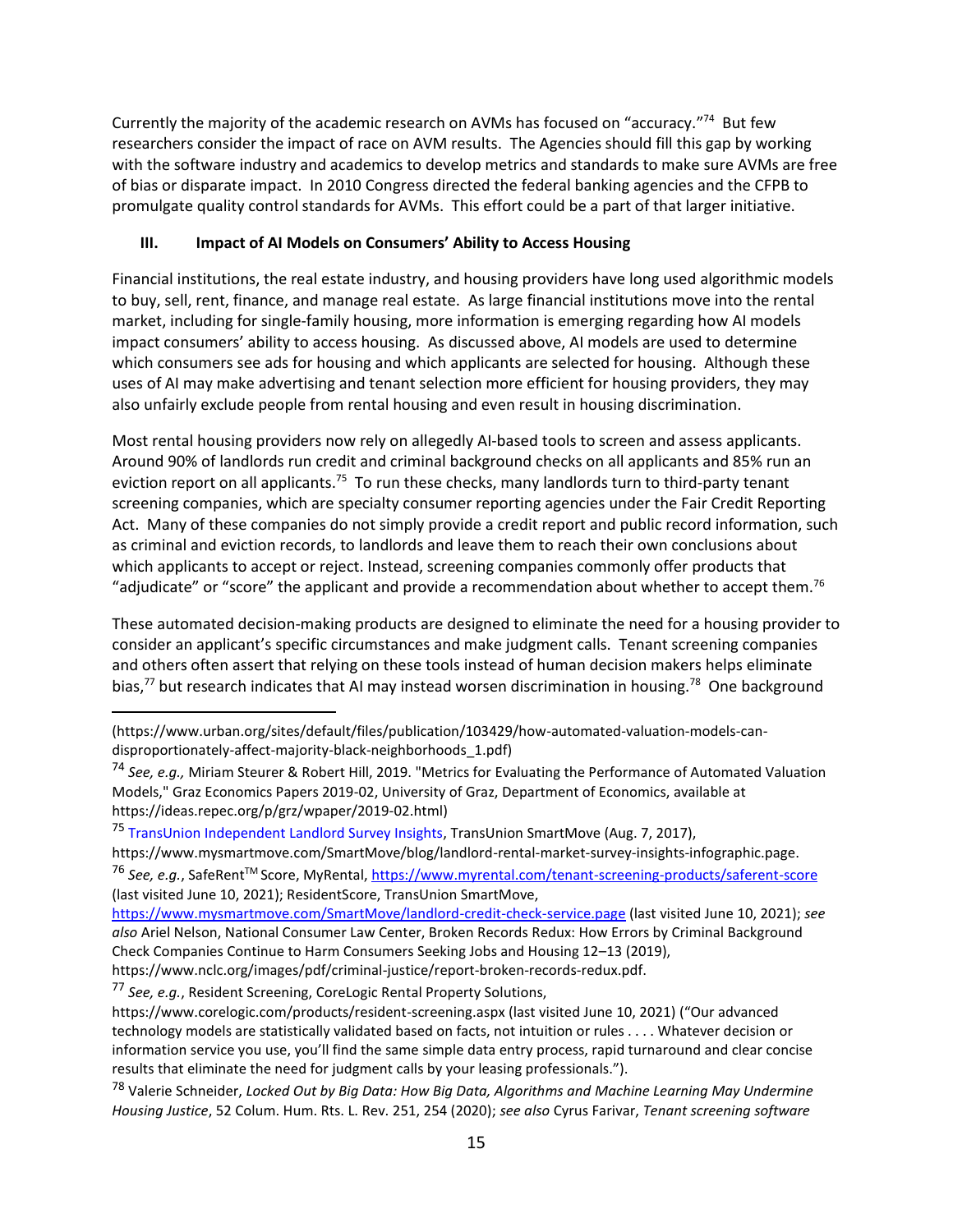screening company has seemingly agreed, concluding that "today's [AI-driven background check tools] lack the nuance that is necessary to conduct fair, compliant, and compassionate vetting for . . . tenants."<sup>79</sup>

Whether or not a particular background screening company's automated decision-making product or other screening tools are AI-based is not always clear. A company's website may not explicitly say they use AI, and even when faced with a lawsuit, companies typically argue that information about their technologies should be kept confidential and filed under seal because it is proprietary business information or a confidential trade secret.<sup>80</sup> As a result of this lack of transparency, it is very difficult for the public to fully understand and evaluate the technologies that background screening companies use.

Nonetheless, some companies explicitly claim to use AI in at least two ways: to generate tenant screening scores or recommendations and to identify, categorize, and filter criminal records. For example, the tenant screening company RealPage claims that its "AI-based screening algorithm," along with "behavioral data," predicts an applicant's capability as well as willingness to pay rent.<sup>81</sup> Similarly, in 2019, TransUnion launched ResidentScore 3.0, a "rental housing-specific score" that "leverag[es] artificial intelligence enabled machine learning . . . to offer property managers greater insight into predicting the likelihood a renter will be evicted or 'skip' out of their rental unit without paying within 12 months."<sup>82</sup> One employment screening company, Checkr, also states that its background check platform "leverages artificial intelligence to improve turnaround time, and make background checks faster and fairer for all."<sup>83</sup> Checkr specifically describes how it uses AI to process criminal records, boasting that its "Charge Classifier uses machine learning to quickly categorize criminal charges from jurisdictions across the U.S." and that "[p]rocessing over 1.5 million background checks per month, Checkr's platform is

*faces national reckoning*, NBC News (Mar. 14, 2021), https://www.nbcnews.com/tech/tech-news/tenantscreening-software-faces-national-reckoning-n1260975.

<sup>79</sup> *See* backgroundchecks.com, Artificial Intelligence and Background Checks 4,

https://www.backgroundchecks.com/hubfs/imported\_docs/AI%20and%20Background%20Checks%20White%20Pa per.pdf.

<sup>80</sup> *See, e.g.*, Def. CoreLogic Rental Property Solutions, LLC's Motion to Seal Documents Filed in Support of Pl.'s Motion to Compel, Connecticut Fair Housing Ctr. v. CoreLogic Rental Property Sols., LLC, No. 3:18-cv-00705 (D. Conn. Aug. 30, 2019), ECF No. 83; *see also* Mikella Hurley & Julius Adebayo, *Credit Scoring in the Era of Big Data*, 18 Yale J.L. & Tech. 148, 158 (2016) (discussing how companies creating alternative credit scoring models through "proprietary 'machine-learning' algorithms" treat "their machine-learning tools as closely guarded trade secrets, making it impossible to offer a comprehensive picture of the industry).

<sup>81</sup> RealPage, Artificial Intelligence Screening (last visited June 11, 2021), [https://www.realpage.com/apartment](https://www.realpage.com/apartment-marketing/ai-screening/)[marketing/ai-screening/](https://www.realpage.com/apartment-marketing/ai-screening/) ("RealPage AI Screening . . . [I]everages the power of AI and machine learning to deliver a predictive scoring model built to meet the needs of the multifamily industry.").

<sup>82</sup> *Property Managers Gain Greater Predictive Power to Help Further Decrease Future Evictions*, TransUnion (Sept. 18, 2019), [https://newsroom.transunion.com/property-managers-gain-greater-predictive-power-to-help-further](https://newsroom.transunion.com/property-managers-gain-greater-predictive-power-to-help-further-decrease-future-evictions/)[decrease-future-evictions/;](https://newsroom.transunion.com/property-managers-gain-greater-predictive-power-to-help-further-decrease-future-evictions/) *see also* Katy McLaughlin, *Robots Are Taking Over (the Rental Screening Process)*, Wall Street Journal (Nov. 21, 2019), https://www.wsj.com/articles/robots-are-taking-over-the-rental-screening-process-11574332200.

<sup>83</sup> Technology, Checkr (last visited June 11, 2021), https://checkr.com/solutions/industries/technology.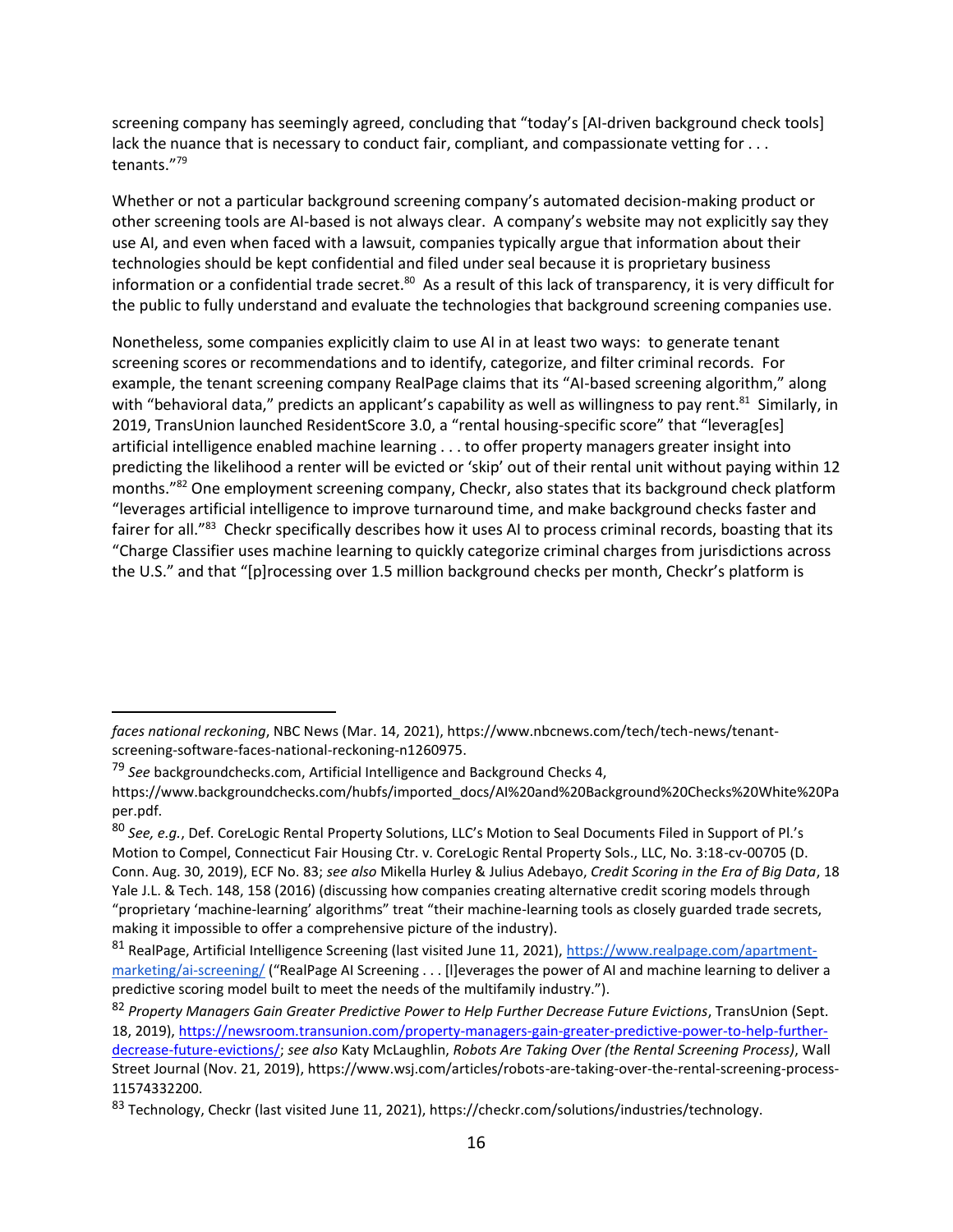constantly learning, giving [its] customers greater clarity and control."<sup>84</sup> It is possible that companies specializing in tenant screening also use AI-based systems to classify criminal records.<sup>85</sup>

Many problems arise when housing providers rely on these automated, AI-based processes to decide whether to accept rental housing applicants. First, no common standard exists for predicting whether an individual will be a "good tenant." In this sense, tenant screening scores differ from credit scores. With respect to credit scores, the implementing regulation of the ECOA requires a credit scoring system to be an "empirically derived, demonstrably and statistically sound, credit scoring system."<sup>86</sup> Further, federal regulators that supervise banks and credit unions review credit scoring models to ensure that they meet the standard of being predictive and statistically sound.<sup>87</sup> There is no equivalent regulatory supervision to ensure that the score that the tenant screening company provides is similarly predictive or statistically sound.

Second, these tenant screening products often eliminate the chance for humans to individually assess applicants, which in turn may exclude applicants who otherwise could have been eligible for housing or could be a successful tenant. Automated, AI-based screening tools collapse a consumer's particular story into machine-verified variables. A tenant screening report could recommend rejection based on a prior eviction case record, but that case could have been resolved in the applicant's favor.<sup>88</sup> And even an eviction case record actually related to wrongdoing by the tenant may not be reasonably predictive of the success of a future tenancy.<sup>89</sup> The same may be true of a potential tenant's criminal records.<sup>90</sup>

Third, AI-based decisions may give applicants and users of tenant screening products little insight into why the applicant was rejected, particularly in situations where the housing provider or leasing agent receives only a notification about the applicant's eligibility or a score.<sup>91</sup> This lack of information may mask errors in the report—which are common $92$ —and limit an applicant's ability to explain to the

<sup>85</sup> *See* backgroundchecks.com, Artificial Intelligence and Background Checks 2,

 $\overline{a}$ 

<sup>88</sup> *See generally*, National Consumer Law Center, *Salt in the Wound* (Aug. 2020),

<sup>84</sup> AI Powered Core, Checkr (last visited June 11, 2021), https://checkr.com/platform/foundation/ai-powered.

https://www.backgroundchecks.com/hubfs/imported\_docs/AI%20and%20Background%20Checks%20White%20Pa per.pdf (suggesting CoreLogic's background check tools use AI, including their system of classifying criminal history information).

<sup>86</sup> Reg. B., 12 C.F.R. pt. 1002.2(p)(1); *see also* National Consumer Law Center, Fair Credit Reporting § 16.2.3.2 (9th ed. 2017), *updated at* www.nclc.org/library.

<sup>87</sup> National Consumer Law Center, *Fair Credit Reporting* § 16.2.3.2 & n.73 (9th ed. 2017), *updated at*  www.nclc.org/library.

[https://www.nclc.org/images/pdf/special\\_projects/covid-19/IB\\_Salt\\_in\\_the\\_Wound.pdf](https://www.nclc.org/images/pdf/special_projects/covid-19/IB_Salt_in_the_Wound.pdf) (discussing how landlords often automatically reject applications with eviction case records, regardless of the outcome, context, or how long ago the case was filed).

<sup>89</sup> Valerie Schneider, *Locked Out by Big Data: How Big Data, Algorithms and Machine Learning May Undermine Housing Justice*, 52 Colum. Hum. Rts. L. Rev. 251, 271 (2020).

<sup>90</sup> *Id.* at 273 (discussing how court records and "rap sheets" used by tenant screening companies provide "little or no data that would be predictive of success as a tenant").

<sup>91</sup> *See, e.g.*, *Connecticut Fair Hous. Ctr. v. CoreLogic Rental Prop. Sols., LLC*, 478 F. Supp. 3d 259, 275 (D. Conn. 2020) (describing how CoreLogic Rental Property Solutions tenant screening product allows users to suppress full reports from on-site staff and only provide them with an automated decision report).

<sup>92</sup> Ariel Nelson, National Consumer Law Center, *Broken Records Redux: How Errors by Criminal Background Check Companies Continue to Harm Consumers Seeking Jobs and Housing* 15–17 (2019),

https://www.nclc.org/images/pdf/criminal-justice/report-broken-records-redux.pdf.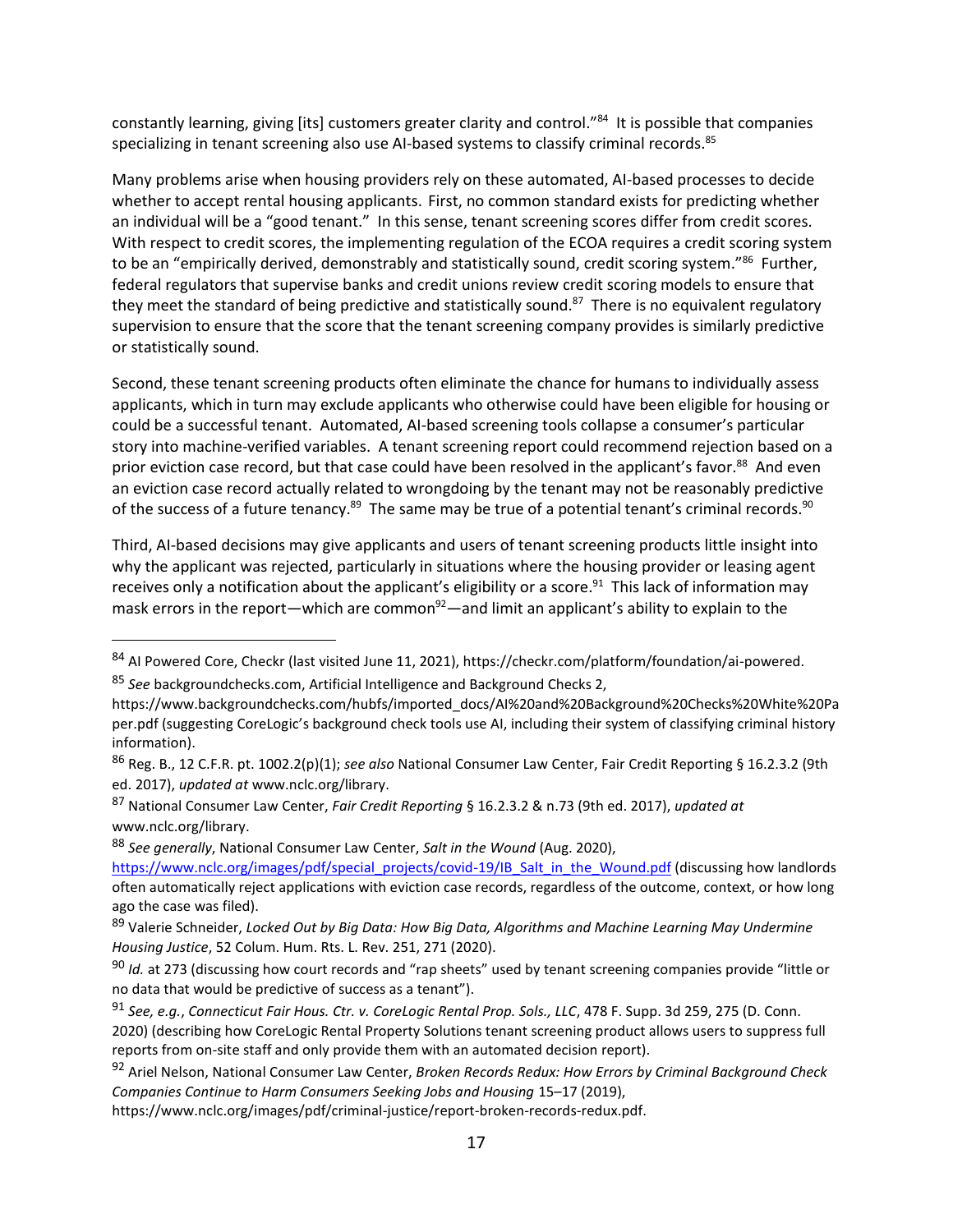housing provider why the tenant screening report is wrong or why, if the report is correct, it should not bar them from housing.

Fourth, AI-based decision making tends to undermine consumers' rights to even see the reports made about them. Consumers who request disclosure of their files from the tenant screening company under the Fair Credit Reporting Act may receive the underlying records used to generate the recommendation but not information about how the company's scoring system classified public records or filtered them through the housing provider's acceptance criteria. As a result, if a housing denial resulted from an arrest record being erroneously filtered, categorized, or aged by the AI model, the tenant may have no way to discover the error.

Fifth, the decisions based on these AI-based tools may result in discrimination against members of protected classes. As discussed further elsewhere, algorithms "use historical data as input to produce a rule that is applied to a current situation," and therefore,

[t]o the extent that historical data reflects the results of de jure segregation, Jim Crow laws, redlining, restrictive covenants, white flights, and other explicitly and implicitly racist, laws, policies, and actions, any given algorithmic 'rule' is likely to produce racist results, including when those patterns reflect past discrimination."<sup>93</sup> An AI system "learns" from past data, "refining algorithms to more accurately draw from patterns. $94$ 

Although this can lead to more predictive models, it also means that machines can perpetuate patterns of discrimination.

In the tenant screening context, the public records and other information—including criminal records, eviction records, address history, and credit information—that are fed into the algorithm or AI-based tool that recommends acceptance or rejection reflect racial disparities.<sup>95</sup> With respect to criminal records, African Americans are more than twice as likely to be arrested as whites, and bias by decision makers throughout the criminal justice process disadvantages African Americans. Studies have found, for instance, that African Americans are more likely to be stopped by the police, detained, charged with more serious crimes, and sentenced more harshly than whites.<sup>96</sup> Black tenants are also more likely to have an eviction record than white tenants.<sup>97</sup> An ACLU study from 2020 revealed that in at least 17

<sup>93</sup> Valerie Schneider, *Locked Out by Big Data: How Big Data, Algorithms and Machine Learning May Undermine Housing Justice*, 52 Colum. Hum. Rts. L. Rev. 251, 274–75 (2020).

<sup>94</sup> *Id.* at 275.

<sup>95</sup> *See id.* at 281 ("Algorithms . . . are particularly likely to create a disparate impact based on a protected class because of what researchers call 'redundant encodings'—i.e., when 'membership in a protected class happens to be encoded in other data.' . . . For example, if a tenant-screening algorithm gives lower scores to people with eviction or criminal records and such records are disproportionately prevalent in a protected class, then the algorithm will have a disparate impact on the protected class . . . .").

<sup>96</sup> Ariel Nelson, National Consumer Law Center, *Broken Records Redux: How Errors by Criminal Background Check Companies Continue to Harm Consumers Seeking Jobs and Housing* 8–9 (2019),

<https://www.nclc.org/images/pdf/criminal-justice/report-broken-records-redux.pdf> (citing sources); *see also*  Valerie Schneider, *Locked Out by Big Data: How Big Data, Algorithms and Machine Learning May Undermine Housing Justice*, 52 Colum. Hum. Rts. L. Rev. 251, 274 (2020); Connecticut Fair Hous. Ctr. v. CoreLogic Rental Prop. Sols., LLC, 478 F. Supp. 3d 259, 276–77 (D. Conn. 2020) (citing data and research on racial disparities in the criminal justice process).

<sup>97</sup> *See* Valerie Schneider, *Locked Out by Big Data: How Big Data, Algorithms and Machine Learning May Undermine Housing Justice*, 52 Colum. Hum. Rts. L. Rev. 251, 278–79 (2020).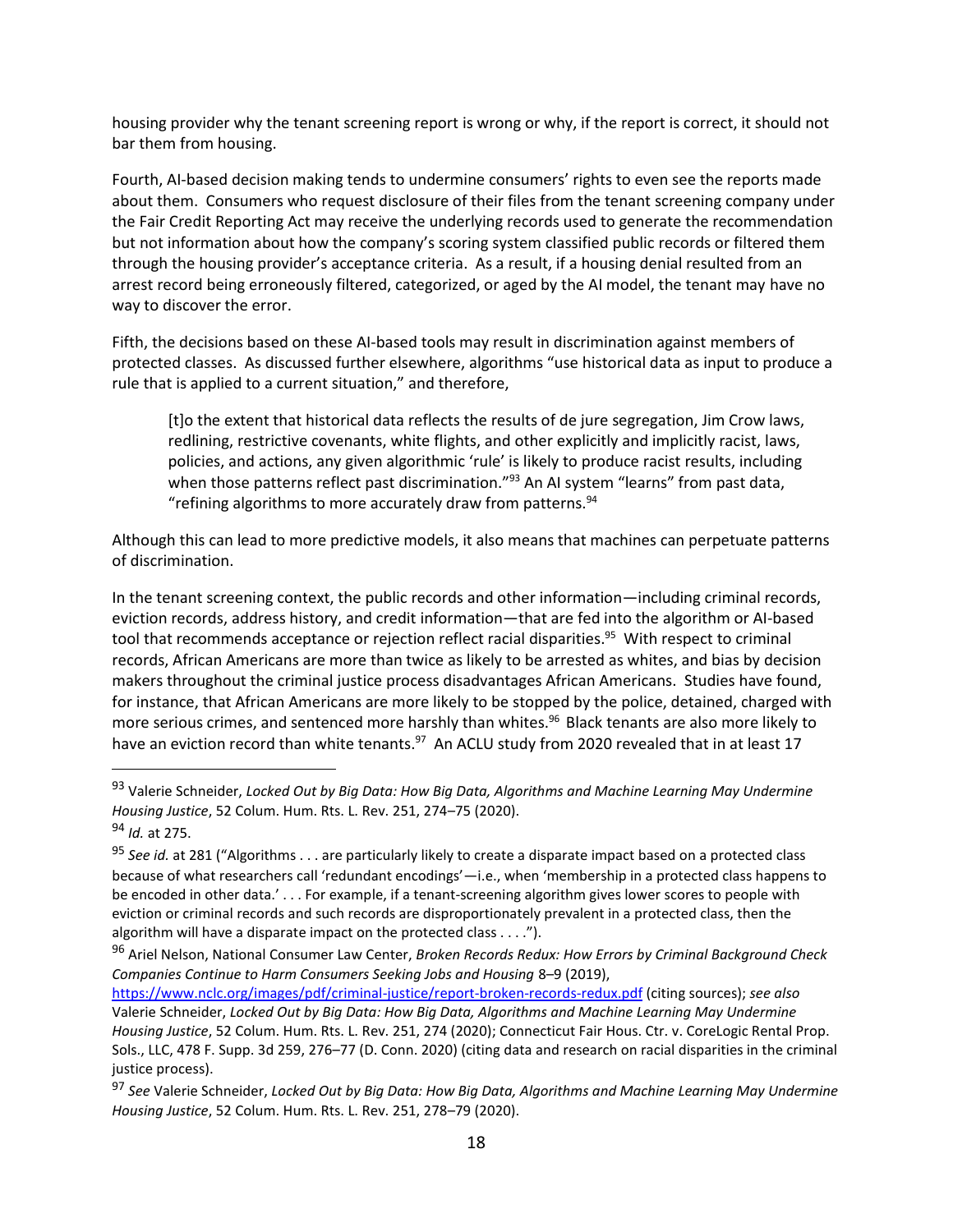states, landlords filed eviction cases against Black tenants at double the rate or higher as white tenants.<sup>98</sup> Black consumers also have lower credit scores as a group than whites due to historical and current discrimination and the racial wealth gap. $99$ 

One ongoing lawsuit illustrates how these tenant screening tools can result in discrimination. The Connecticut Fair Housing Center and individual plaintiff Carmen Arroyo sued CoreLogic Rental Property Solutions, arguing that one of its tenant screening products, called CrimSAFE, discriminates on the basis of race, national origin, and disability in violation of the Fair Housing Act. In 2016, Ms. Arroyo sought to have her disabled son, for whom she was conservator and primary caregiver, move into her apartment complex. However, his application was rejected after CoreLogic provided the apartment complex with a tenant screening report that included a "Crim Decision" stating that unspecified "disqualifying records" were found.<sup>100</sup> The sole criminal record that CoreLogic relied upon in making its "Crim Decision" was a charge for retail theft from 2014 that was withdrawn and had occurred before the son had become disabled due to an accident.<sup>101</sup> The leasing agents could not see this underlying record, which the CrimSAFE product had categorized into offense type and then into whether the record was disqualifying according to the housing provider's choices.

As the district court determined, the tenant screening company "transforms the criminal records review process into a yes/no switch," eliminating the possibility that the housing provider can fully assess the suitability of an applicant and enabling the denial of housing to people whose records do not suggest they posed any risk.<sup>102</sup> Moreover, CoreLogic had continued to allow its clients to rely on its automated CrimSAFE product to screen for arrest records even though HUD's Office of General Counsel had issued guidance in 2016 that "Nationally, racial and ethnic minorities face disproportionately high rates of arrest and incarceration" and that "the fact of an arrest is not a reliable basis upon which to assess the potential risk to resident safety or property posed by a particular individual."<sup>103</sup>

The Agencies should issue guidance regarding the use of AI-based tenant screening tools and engage in enforcement actions to ensure compliance with the applicable laws they enforce, including the Fair Credit Reporting Act. To the extent that the CFPB has supervisory authority over certain companies offering tenant screening products,<sup>104</sup> it should also exercise that authority.

<sup>98</sup> Sophie Beiers, Sandra Park, & Linda Morris, *[Clearing the Record: How Eviction Sealing Laws Can Advance](https://www.aclu.org/news/racial-justice/clearing-the-record-how-eviction-sealing-laws-can-advance-housing-access-for-women-of-color/)  [Housing Access for Women of Color](https://www.aclu.org/news/racial-justice/clearing-the-record-how-eviction-sealing-laws-can-advance-housing-access-for-women-of-color/)*, ACLU (Jan. 10, 2020).

<sup>99</sup> National Consumer Law Center, *Past Imperfect: How Credit Scores and Other Analytics "Bake In" and Perpetuate Past Discrimination* 1, 5–7 (2016),

https://www.nclc.org/images/pdf/credit\_discrimination/Past\_Imperfect050616.pdf.

<sup>100</sup> *Connecticut Fair Hous. Ctr. v. CoreLogic Rental Prop. Sols., LLC*, 478 F. Supp. 3d 259, 273, 279 (D. Conn. 2020). <sup>101</sup> *Id.* at 279–80.

<sup>102</sup> *Id. at* 289.

<sup>103</sup> *Id.* at 304 (quoting HUD OGC 4/4/2016 Guidance at 3–5).

<sup>&</sup>lt;sup>104</sup> All three of the nationwide consumer reporting agencies, which are certainly subject to CFPB supervision, offer tenant screening products. SmartMove, TransUnion (last visited July 1, 2021)[, https://www.mysmartmove.com/;](https://www.mysmartmove.com/) Tenant Screening Services, Experian (last visited July 1, 2021), [https://www.experian.com/screening-](https://www.experian.com/screening-services/tenant-screening-services/)

[services/tenant-screening-services/;](https://www.experian.com/screening-services/tenant-screening-services/) Resident and Tenant Screening, Equifax (last visited July 1, 2021),

https://www.equifax.com/business/resident-and-tenant-screening/. And TransUnion has specifically advertised its use of an AI-based tenant screening score. *Property Managers Gain Greater Predictive Power to Help Further Decrease Future Evictions*, TransUnion (Sept. 18, 2019), [https://newsroom.transunion.com/property-managers](https://newsroom.transunion.com/property-managers-gain-greater-predictive-power-to-help-further-decrease-future-evictions/)[gain-greater-predictive-power-to-help-further-decrease-future-evictions/.](https://newsroom.transunion.com/property-managers-gain-greater-predictive-power-to-help-further-decrease-future-evictions/)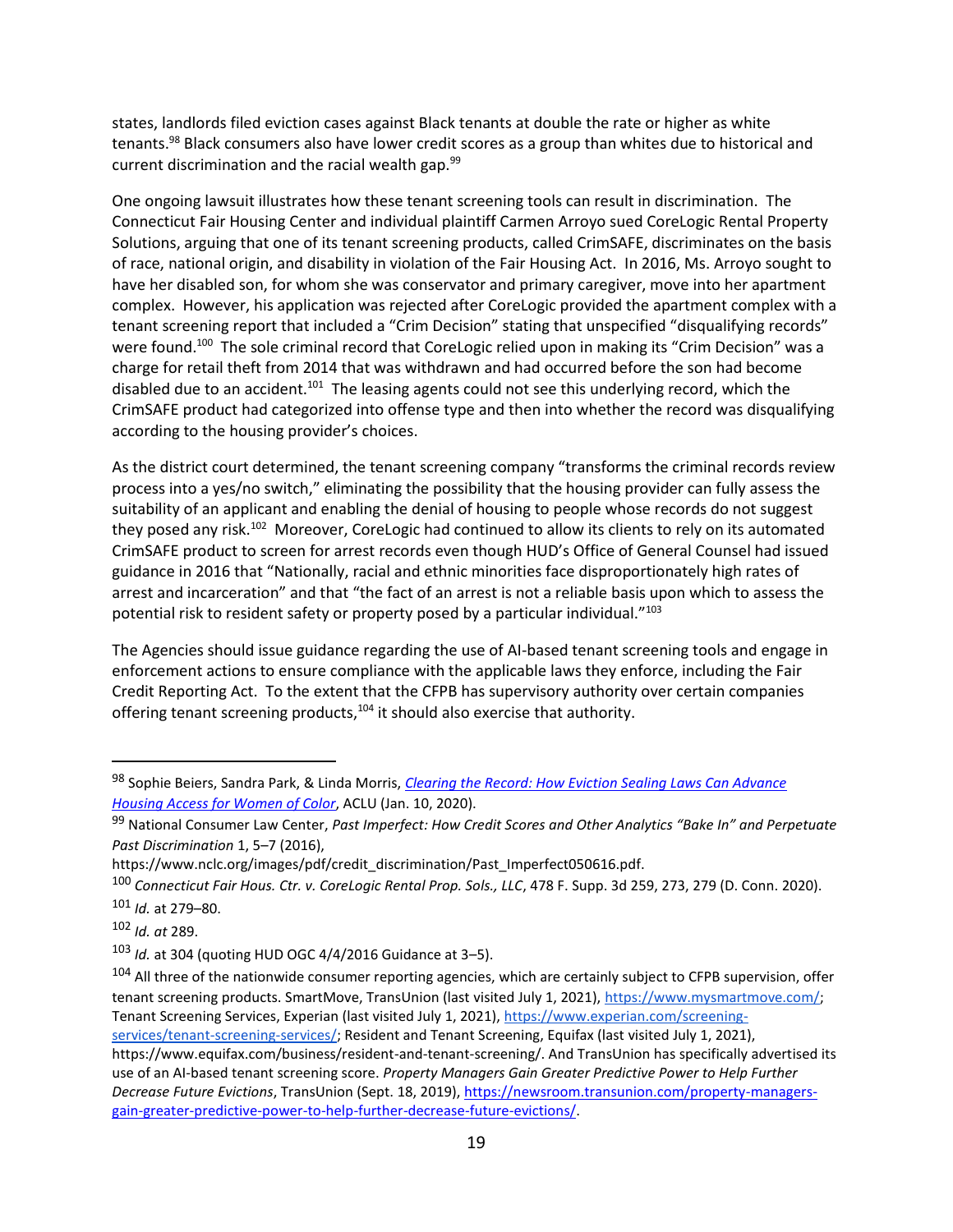## **IV. Question Regarding Equal Credit Opportunity Act**

*Question 15: The Equal Credit Opportunity Act (ECOA), which is implemented by Regulation B, requires creditors to notify an applicant of the principal reasons for taking adverse action for credit or to provide an applicant a disclosure of the right to request those reasons. What approaches can be used to identify the reasons for taking adverse action on a credit application, when AI is employed? Does Regulation B provide sufficient clarity for the statement of reasons for adverse action when AI is used? If not, please describe in detail any opportunities for clarity.*

### **The Agencies Should Ensure that Financial Institutions that Use Complex AI or Machine Learning Models Comply with the ECOA and Regulation B by Providing Adverse Action Notices that Accurately Describe the Factors Considered in Credit Decisions.**

Under the ECOA's notice requirements, creditors who take adverse action on credit applications are required to provide applicants with either a written statement of reasons for such action or a written notification of the right to such a statement  $^{105}$  Regulation B and its official interpretations follow the statutory mandate and make clear that general statements that simply say an adverse action was based on the creditor's internal standards or policies or that the applicant failed to achieve a qualifying score on the creditor's credit scoring system, are insufficient.<sup>106</sup> Instead, specificity and accuracy is required. The notice must state the *specific* reason for the adverse action.<sup>107</sup> Also, the reasons disclosed *must relate to and accurately describe those factors actually reviewed, considered, or scored*. 108 No factor that was a principal reason for the adverse decision may be excluded, even if the relationship of that factor to creditworthiness may not be clear to the applicant.<sup>109</sup> The Regulation B requirements are clear and no further clarity is needed regarding the statement of reasons for adverse actions when AI or machine learning is used.

The notice requirement fulfills the ECOA's dual goal of education and consumer protection.<sup>110</sup> First, as described in the legislative history, consumers denied credit will learn how their credit application fell short and this information provides an educational benefit.<sup>111</sup> Consumers need to understand this information so they can make a successful application for credit that is critical and consequential for life outcomes. Beyond being told only that they do not meet a particular creditor's standards, consumers will benefit from knowing the specific factors reviewed and the specific reason for the denial of credit. If the creditor acted in error based on misinformation or inadequate information, the statement of reasons also gives the applicant a chance to correct the mistake.<sup>112</sup>

Second, the notices may uncover whether the creditor's decision was discriminatory. Discrimination is hidden; it is difficult for consumers to detect whether they are being treated worse than other similarly

 $105$  15 U.S.C. 1691(d)(1)

<sup>106</sup> Reg. B, 12 C.F.R. § 1002.9(b)(2).

<sup>107</sup> Reg. B., 12 C.F. R. pt. 1002 app. C.

<sup>108</sup> Official Interpretations of Reg. B, 12 C.F.R. pt. 1002, supp. I, § 1002.9(b) (1)-2.

<sup>109</sup> Official Interpretations of Reg. B, 12 C.F.R. § 1002.9(b) (2)-4.

<sup>110</sup> Fischl v. Gen. Motors Acceptance Corp., 708 F.2d 143, 146 (5th Cir. 1983).

<sup>111</sup> See S. Rep. No. 94-589 (1976), reprinted in 1976 U.S.C.A.A.N. 403, 406.

 $112$  See id.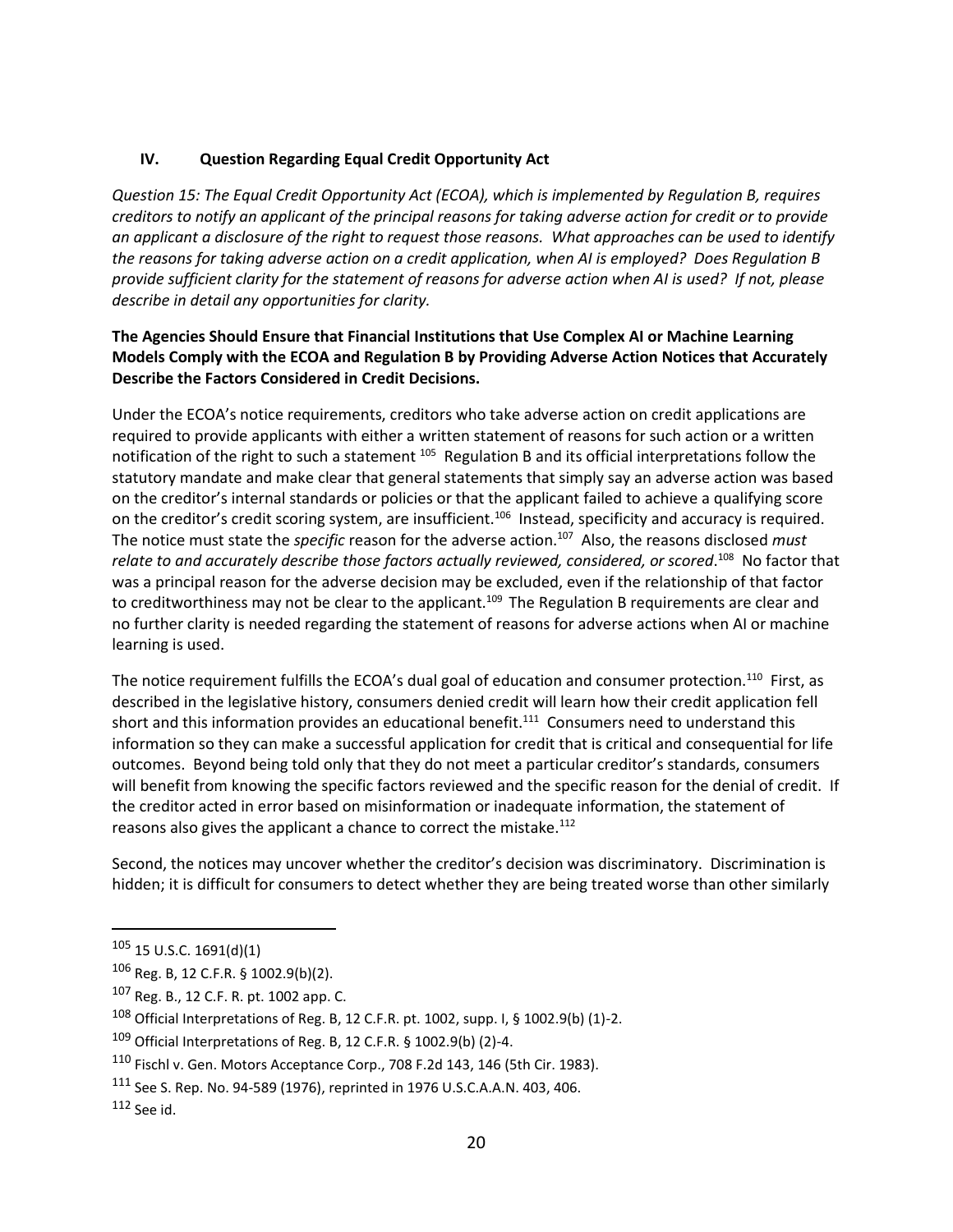situated applicants with different personal features tied to race, sex, or other characteristics protected under the ECOA. A pattern of denial or other adverse action taken against consumers with certain characteristics for specific reasons may, taken together, signal the need for further investigation. This may assist Fair Housing/Lending organizations in determining whether and how to bring test cases. Moreover, the act of disclosing specific identifiable reasons for an adverse action may discourage discriminatory conduct. The Senate report for the ECOA amendments stated that a strict notice provision was "[a] strong and necessary adjunct to the antidiscrimination purpose of the legislation, for only if creditors know they must explain their decisions will they effectively be discouraged from discriminatory practices." <sup>113</sup>

The adverse action notice required by ECOA highlights key issues regarding the use of alternative models that rely upon AI or machine learning—transparency and explainability. Artificial intelligence or machine learning models must be transparent and explainable to be effective. Consumers are entitled to know what information is being used in credit determinations to evaluate them and how that information is being used. Consumers should be able to review the information for inaccuracies so they can dispute errors. Creditors who adopt AI or machine learning models must use approaches which adhere to ECOA by providing adverse action notices that disclose, with specificity and accuracy, the principle reason or reasons for the action taken.<sup>114</sup> Opaque AI or machine learning models which fail to meet this standard must be reengineered. Anything less undermines a core intent of ECOA and may lead to discriminatory conduct by creditors.

## **V. Summary of Recommendations**

Financial institutions' use of AI models may lead to unlawful discrimination and abusive practices in the credit process, including in underwriting, pricing, and credit decisions. Machine learning, the most powerful form of artificial intelligence, heightens this risk because it makes non-intuitive connections using large volumes of data that result in decisions that may not be readily understandable or explainable in an adverse action notice. Discriminatory credit practices will go unrecognized and unchallenged. To ensure consumers have nondiscriminatory and equitable access to credit the Agencies should:

- Conduct in-depth reviews of financial institutions' use of AI, including assessments of compliance with fair lending and consumer protection laws.
- Issue detailed guidance regarding the application of fair lending laws to AI, including machine learning models.
- Require that financial institutions routinely test their models to ensure the outputs are fair, empirically derived, and statistically sound and accurately predict risk or achieve other valid objectives.
- Ensure that financial institutions produce models that are explainable, non-discriminatory, and comply with fair lending and consumer protection laws.

<sup>113</sup> S. Rep. No. 94-589 (1976), *reprinted in* 1976 U.S.C.A.A.N. 403, 406.

 $114$  Reg B, 12 C.F. R. pt 1002, app C